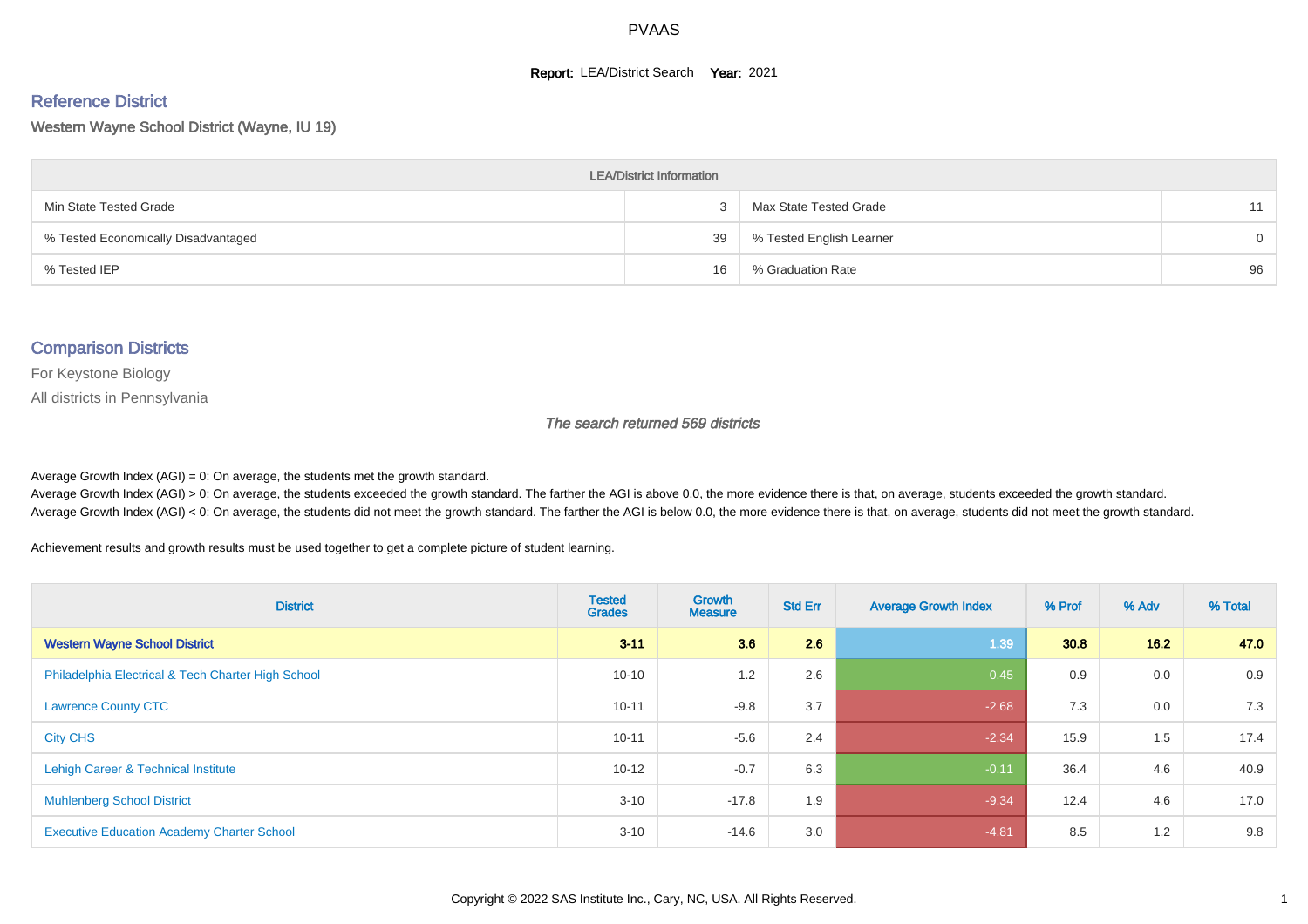| <b>District</b>                               | <b>Tested</b><br><b>Grades</b> | <b>Growth</b><br><b>Measure</b> | <b>Std Err</b> | <b>Average Growth Index</b> | % Prof | % Adv   | % Total |
|-----------------------------------------------|--------------------------------|---------------------------------|----------------|-----------------------------|--------|---------|---------|
| <b>Western Wayne School District</b>          | $3 - 11$                       | 3.6                             | 2.6            | 1.39                        | 30.8   | $16.2$  | 47.0    |
| <b>Chartiers-Houston School District</b>      | $3 - 10$                       | $-16.5$                         | 3.5            | $-4.79$                     | 26.3   | $6.6\,$ | 32.9    |
| <b>Neshannock Township School District</b>    | $3 - 10$                       | $-12.5$                         | 2.7            | $-4.73$                     | 29.0   | 13.0    | 42.0    |
| <b>Mid Valley School District</b>             | $3 - 10$                       | $-11.1$                         | 2.7            | $-4.07$                     | 28.3   | 8.1     | 36.4    |
| <b>Shikellamy School District</b>             | $3 - 10$                       | $-8.3$                          | 2.4            | $-3.42$                     | 20.8   | 18.5    | 39.2    |
| Lackawanna Trail School District              | $3 - 10$                       | $-11.0$                         | 3.3            | $-3.35$                     | 13.1   | 18.0    | 31.2    |
| <b>Wissahickon School District</b>            | $3 - 10$                       | $-5.3$                          | 1.7            | $-3.14$                     | 27.5   | 29.0    | 56.6    |
| Jefferson-Morgan School District              | $3 - 10$                       | $-12.0$                         | 3.9            | $-3.09$                     | 28.6   | 6.1     | 34.7    |
| California Area School District               | $3 - 10$                       | $-13.7$                         | 4.5            | $-3.06$                     | 41.7   | 16.7    | 58.3    |
| <b>Avonworth School District</b>              | $3 - 10$                       | $-6.2$                          | 2.3            | $-2.68$                     | 35.9   | 14.1    | 50.0    |
| <b>Antietam School District</b>               | $3 - 10$                       | $-9.5$                          | 3.7            | $-2.57$                     | 20.9   | 1.5     | 22.4    |
| <b>Carmichaels Area School District</b>       | $3 - 10$                       | $-7.0$                          | 3.1            | $-2.30$                     | 17.8   | 9.6     | 27.4    |
| <b>Yough School District</b>                  | $3 - 10$                       | $-6.2$                          | 2.7            | $-2.27$                     | 28.9   | 8.8     | 37.7    |
| <b>Wyoming Area School District</b>           | $3 - 10$                       | $-5.5$                          | 2.5            | $-2.21$                     | 32.0   | 9.6     | 41.6    |
| <b>West Middlesex Area School District</b>    | $3 - 10$                       | $-7.4$                          | 3.5            | $-2.11$                     | 32.0   | 9.6     | 41.6    |
| <b>Cambria Heights School District</b>        | $3 - 10$                       | $-6.2$                          | 2.9            | $-2.11$                     | 25.0   | 13.0    | 38.0    |
| <b>Sto-Rox School District</b>                | $3 - 10$                       | $-7.0$                          | 3.5            | $-1.99$                     | 3.2    | 0.0     | $3.2\,$ |
| <b>Shanksville-Stonycreek School District</b> | $3 - 10$                       | $-8.6$                          | 5.5            | $-1.55$                     | 17.6   | 23.5    | 41.2    |
| <b>Troy Area School District</b>              | $3 - 10$                       | $-4.7$                          | 3.2            | $-1.46$                     | 22.8   | 16.5    | 39.2    |
| <b>Northeast Bradford School District</b>     | $3 - 10$                       | $-5.0$                          | 3.7            | $-1.35$                     | 30.6   | 4.8     | 35.5    |
| <b>Rose Tree Media School District</b>        | $3 - 10$                       | $-2.8$                          | 2.1            | $-1.33$                     | 35.2   | 29.6    | 64.8    |
| <b>Beaver Area School District</b>            | $3 - 10$                       | $-3.0$                          | 2.5            | $-1.16$                     | 25.8   | 27.8    | 53.6    |
| <b>Harmony Area School District</b>           | $3 - 10$                       | $-5.7$                          | 5.0            | $-1.13$                     | 33.3   | 0.0     | 33.3    |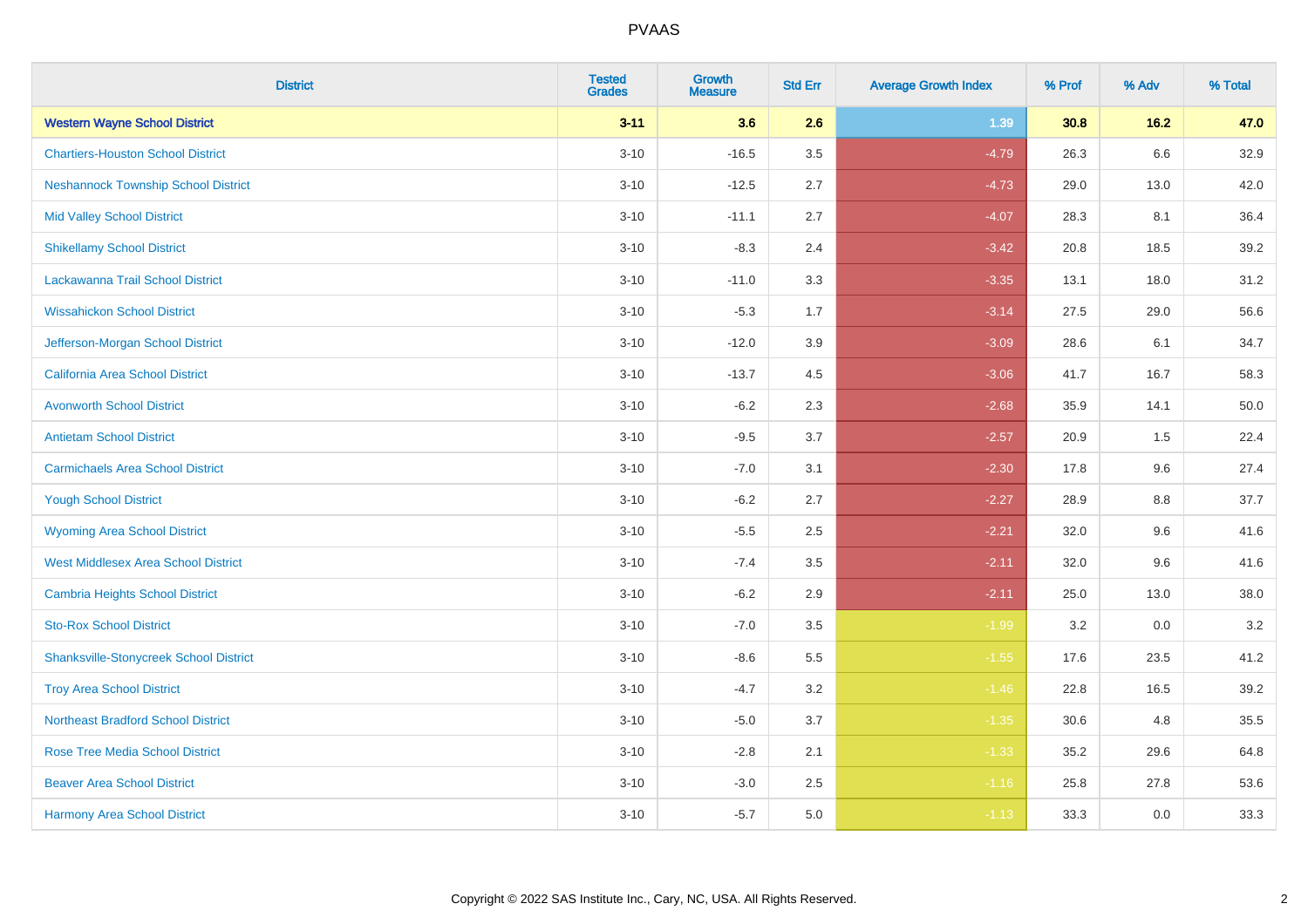| <b>District</b>                            | <b>Tested</b><br><b>Grades</b> | <b>Growth</b><br><b>Measure</b> | <b>Std Err</b> | <b>Average Growth Index</b> | % Prof | % Adv  | % Total |
|--------------------------------------------|--------------------------------|---------------------------------|----------------|-----------------------------|--------|--------|---------|
| <b>Western Wayne School District</b>       | $3 - 11$                       | 3.6                             | 2.6            | 1.39                        | 30.8   | $16.2$ | 47.0    |
| <b>Moshannon Valley School District</b>    | $3 - 10$                       | $-5.1$                          | 4.6            | $-1.12$                     | 25.0   | 12.5   | 37.5    |
| <b>Mahanoy Area School District</b>        | $3 - 10$                       | $-3.4$                          | 3.1            | $-1.07$                     | 21.4   | 8.6    | 30.0    |
| <b>Northwest Area School District</b>      | $3 - 10$                       | $-3.2$                          | 3.3            | $-0.97$                     | 30.4   | 13.0   | 43.5    |
| <b>Propel Charter School-Montour</b>       | $3 - 10$                       | $-3.4$                          | 3.6            | $-0.93$                     | 7.7    | 0.0    | 7.7     |
| <b>Mount Union Area School District</b>    | $3 - 10$                       | $-2.5$                          | 2.8            | $-0.89$                     | 19.8   | 5.8    | 25.6    |
| <b>Reynolds School District</b>            | $3 - 10$                       | $-3.0$                          | 3.5            | $-0.87$                     | 27.3   | 9.1    | 36.4    |
| <b>Carbondale Area School District</b>     | $3 - 10$                       | $-2.8$                          | 3.2            | $-0.87$                     | 27.5   | 2.9    | 30.4    |
| <b>Valley Grove School District</b>        | $3 - 10$                       | $-4.0$                          | 5.5            | $-0.72$                     | 68.4   | 15.8   | 84.2    |
| <b>Tri-Valley School District</b>          | $3 - 10$                       | $-2.7$                          | 3.9            | $-0.69$                     | 31.0   | 9.5    | 40.5    |
| <b>Monessen City School District</b>       | $3 - 10$                       | $-3.9$                          | 5.6            | $-0.69$                     | 21.0   | 10.5   | 31.6    |
| <b>Southeastern Greene School District</b> | $3 - 10$                       | $-2.3$                          | 4.4            | $-0.53$                     | 29.0   | 9.7    | 38.7    |
| <b>Clearfield Area School District</b>     | $3 - 10$                       | $-1.3$                          | 3.7            | $-0.34$                     | 43.9   | 24.6   | 68.4    |
| <b>MaST Community Charter School</b>       | $3 - 10$                       | $-0.9$                          | 2.5            | $-0.34$                     | 25.0   | 21.6   | 46.6    |
| <b>Ferndale Area School District</b>       | $3 - 10$                       | $-1.1$                          | 4.1            | $-0.27$                     | 21.0   | 7.9    | 29.0    |
| <b>Fort Cherry School District</b>         | $3 - 10$                       | $-0.7$                          | 3.1            | $-0.21$                     | 30.6   | 14.1   | 44.7    |
| <b>Portage Area School District</b>        | $3 - 10$                       | $-0.5$                          | 3.3            | $-0.14$                     | 27.0   | 20.6   | 47.6    |
| <b>Freeport Area School District</b>       | $3 - 10$                       | $-0.2$                          | 2.1            | $-0.10$                     | 37.4   | 29.8   | 67.2    |
| <b>Garnet Valley School District</b>       | $3 - 10$                       | 0.2                             | 1.7            | 0.13                        | 34.9   | 26.4   | 61.3    |
| Marion Center Area School District         | $3 - 10$                       | 0.8                             | 2.9            | 0.27                        | 23.3   | 11.1   | 34.4    |
| South Williamsport Area School District    | $3 - 10$                       | 0.9                             | 3.1            | 0.31                        | 38.4   | 11.6   | 50.0    |
| <b>MaST Community Charter School II</b>    | $3 - 10$                       | 1.4                             | 3.0            | 0.45                        | 16.1   | 4.6    | 20.7    |
| <b>Abington School District</b>            | $3 - 10$                       | 0.9                             | 1.6            | 0.57                        | 29.7   | 28.7   | 58.4    |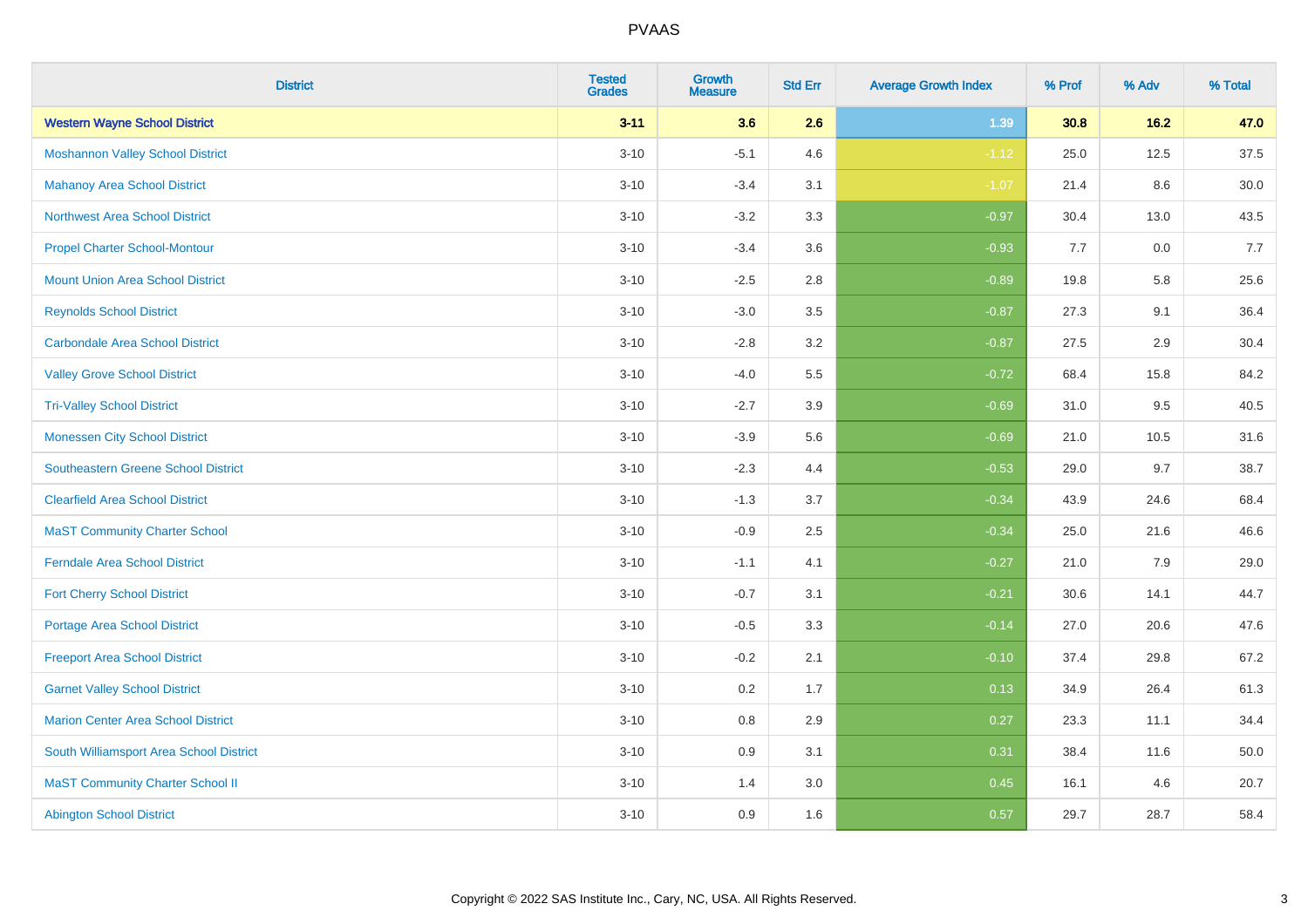| <b>District</b>                                    | <b>Tested</b><br><b>Grades</b> | <b>Growth</b><br><b>Measure</b> | <b>Std Err</b> | <b>Average Growth Index</b> | % Prof | % Adv | % Total |
|----------------------------------------------------|--------------------------------|---------------------------------|----------------|-----------------------------|--------|-------|---------|
| <b>Western Wayne School District</b>               | $3 - 11$                       | 3.6                             | 2.6            | 1.39                        | 30.8   | 16.2  | 47.0    |
| <b>Sullivan County School District</b>             | $3 - 10$                       | 2.5                             | 4.3            | 0.58                        | 43.6   | 7.7   | 51.3    |
| <b>Bethlehem-Center School District</b>            | $3 - 10$                       | 2.1                             | 3.5            | 0.59                        | 32.3   | 4.6   | 36.9    |
| <b>Belmont Charter School</b>                      | $3 - 10$                       | 2.2                             | 3.4            | 0.64                        | 5.3    | 1.8   | 7.0     |
| <b>Centennial School District</b>                  | $3 - 10$                       | 1.5                             | 1.5            | 0.98                        | 23.6   | 12.4  | 36.0    |
| <b>Southeast Delco School District</b>             | $3 - 10$                       | 3.9                             | 3.5            | 1.12                        | 18.6   | 3.4   | 22.0    |
| <b>Bellwood-Antis School District</b>              | $3 - 10$                       | 3.5                             | 2.8            | 1.24                        | 40.9   | 19.4  | 60.2    |
| <b>Bloomsburg Area School District</b>             | $3 - 10$                       | 4.3                             | 3.4            | 1.26                        | 36.5   | 20.6  | 57.1    |
| <b>Mastery Charter School - Thomas Campus</b>      | $3 - 10$                       | 7.9                             | 5.7            | 1.39                        | 12.5   | 0.0   | 12.5    |
| <b>Central Valley School District</b>              | $3 - 10$                       | 4.7                             | 2.6            | 1.83                        | 37.8   | 18.5  | 56.3    |
| <b>Benton Area School District</b>                 | $3 - 10$                       | 8.1                             | 4.0            | 2.01                        | 35.7   | 28.6  | 64.3    |
| <b>Wallingford-Swarthmore School District</b>      | $3 - 10$                       | 5.0                             | 2.2            | 2.25                        | 33.3   | 37.1  | 70.4    |
| <b>Glendale School District</b>                    | $3 - 10$                       | 7.9                             | 3.5            | 2.25                        | 42.6   | 9.3   | 51.8    |
| <b>Commonwealth Charter Academy Charter School</b> | $3 - 10$                       | 4.2                             | 1.6            | 2.68                        | 27.0   | 15.6  | 42.5    |
| South Butler County School District                | $3 - 10$                       | 6.3                             | 2.2            | 2.80                        | 37.8   | 19.2  | 57.0    |
| Allegheny-Clarion Valley School District           | $3 - 10$                       | 12.3                            | 4.1            | 3.03                        | 33.3   | 19.0  | 52.4    |
| <b>Kane Area School District</b>                   | $3 - 10$                       | 8.8                             | 2.9            | 3.07                        | 31.4   | 19.8  | 51.2    |
| <b>Mars Area School District</b>                   | $3 - 10$                       | 6.6                             | 1.9            | 3.45                        | 36.7   | 32.4  | 69.1    |
| <b>Tredyffrin-Easttown School District</b>         | $3 - 10$                       | 8.7                             | 2.4            | 3.57                        | 35.2   | 35.8  | 71.0    |
| Maritime Academy Charter School                    | $3 - 10$                       | 13.2                            | 3.1            | 4.29                        | 24.0   | 1.3   | 25.3    |
| <b>Montrose Area School District</b>               | $3 - 10$                       | 12.3                            | 2.8            | 4.41                        | 37.8   | 28.9  | 66.7    |
| <b>Pennridge School District</b>                   | $3 - 10$                       | 7.4                             | 1.5            | 5.10                        | 32.0   | 27.6  | 59.6    |
| <b>Fleetwood Area School District</b>              | $3 - 10$                       | 10.4                            | 2.0            | 5.19                        | 31.7   | 25.8  | 57.5    |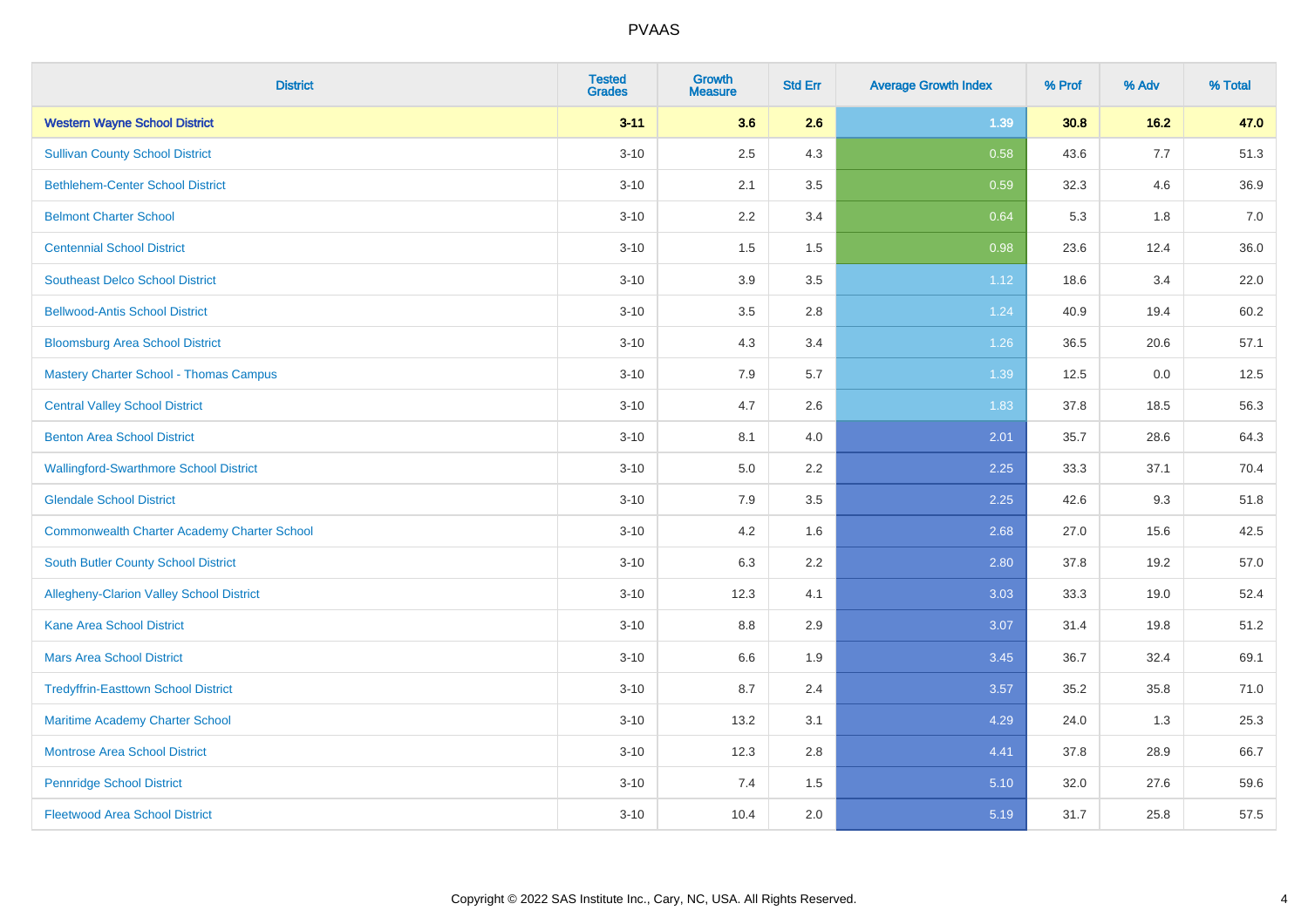| <b>District</b>                              | <b>Tested</b><br><b>Grades</b> | <b>Growth</b><br><b>Measure</b> | <b>Std Err</b> | <b>Average Growth Index</b> | % Prof | % Adv   | % Total |
|----------------------------------------------|--------------------------------|---------------------------------|----------------|-----------------------------|--------|---------|---------|
| <b>Western Wayne School District</b>         | $3 - 11$                       | 3.6                             | 2.6            | 1.39                        | 30.8   | 16.2    | 47.0    |
| <b>Avon Grove School District</b>            | $3 - 10$                       | 7.6                             | 1.4            | 5.29                        | 33.7   | 33.2    | 67.0    |
| <b>Blue Mountain School District</b>         | $3 - 10$                       | 12.2                            | 2.1            | 5.81                        | 30.7   | 26.1    | 56.8    |
| <b>Collegium Charter School</b>              | $3 - 10$                       | 21.2                            | 2.6            | 8.18                        | 25.4   | 16.4    | 41.8    |
| <b>Derry Township School District</b>        | $3 - 10$                       | 20.1                            | 2.0            | 10.20                       | 32.8   | 46.9    | 79.7    |
| <b>Pittsburgh School District</b>            | $3 - 11$                       | $-13.0$                         | 1.1            | $-12.25$                    | 16.1   | 6.5     | 22.6    |
| <b>Butler Area School District</b>           | $3 - 11$                       | $-14.1$                         | 1.5            | $-9.60$                     | 26.4   | 11.1    | 37.5    |
| <b>North Hills School District</b>           | $3 - 11$                       | $-15.8$                         | 1.8            | $-8.84$                     | 26.4   | 19.8    | 46.2    |
| <b>Cheltenham School District</b>            | $3 - 11$                       | $-17.6$                         | 2.0            | $-8.74$                     | 24.4   | 8.3     | 32.6    |
| <b>Williamsport Area School District</b>     | $3 - 11$                       | $-11.7$                         | 1.4            | $-8.29$                     | 18.2   | 10.5    | 28.7    |
| <b>Greater Latrobe School District</b>       | $3 - 11$                       | $-14.1$                         | 2.0            | $-7.14$                     | 41.0   | 12.6    | 53.6    |
| <b>Kennett Consolidated School District</b>  | $3 - 11$                       | $-10.4$                         | 1.7            | $-6.27$                     | 28.7   | 14.0    | 42.7    |
| <b>Big Beaver Falls Area School District</b> | $3 - 11$                       | $-17.9$                         | 2.8            | $-6.27$                     | 9.4    | 2.8     | 12.2    |
| <b>Coatesville Area School District</b>      | $3 - 11$                       | $-9.5$                          | 1.6            | $-5.81$                     | 12.8   | 3.3     | 16.2    |
| <b>Central Cambria School District</b>       | $3 - 11$                       | $-12.7$                         | 2.3            | $-5.61$                     | 19.4   | 7.4     | 26.9    |
| Aliquippa School District                    | $3 - 11$                       | $-20.0$                         | 3.6            | $-5.54$                     | 1.7    | $0.0\,$ | 1.7     |
| <b>Frazier School District</b>               | $3 - 11$                       | $-18.9$                         | 3.4            | $-5.49$                     | 18.3   | 1.4     | 19.7    |
| <b>Washington School District</b>            | $3 - 11$                       | $-15.9$                         | 2.9            | $-5.44$                     | 12.9   | 1.7     | 14.7    |
| Philadelphia Academy Charter School          | $3 - 11$                       | $-14.7$                         | 2.7            | $-5.42$                     | 21.6   | 3.9     | 25.5    |
| <b>Bristol Township School District</b>      | $3 - 11$                       | $-7.4$                          | 1.4            | $-5.32$                     | 13.8   | 4.6     | 18.4    |
| <b>Wilkes-Barre Area School District</b>     | $3 - 11$                       | $-12.4$                         | 2.4            | $-5.18$                     | 14.2   | 3.7     | 17.9    |
| <b>East Lycoming School District</b>         | $3 - 11$                       | $-10.9$                         | 2.1            | $-5.08$                     | 22.5   | 8.2     | 30.8    |
| Meyersdale Area School District              | $3 - 11$                       | $-16.1$                         | 3.3            | $-4.94$                     | 20.3   | 5.8     | 26.1    |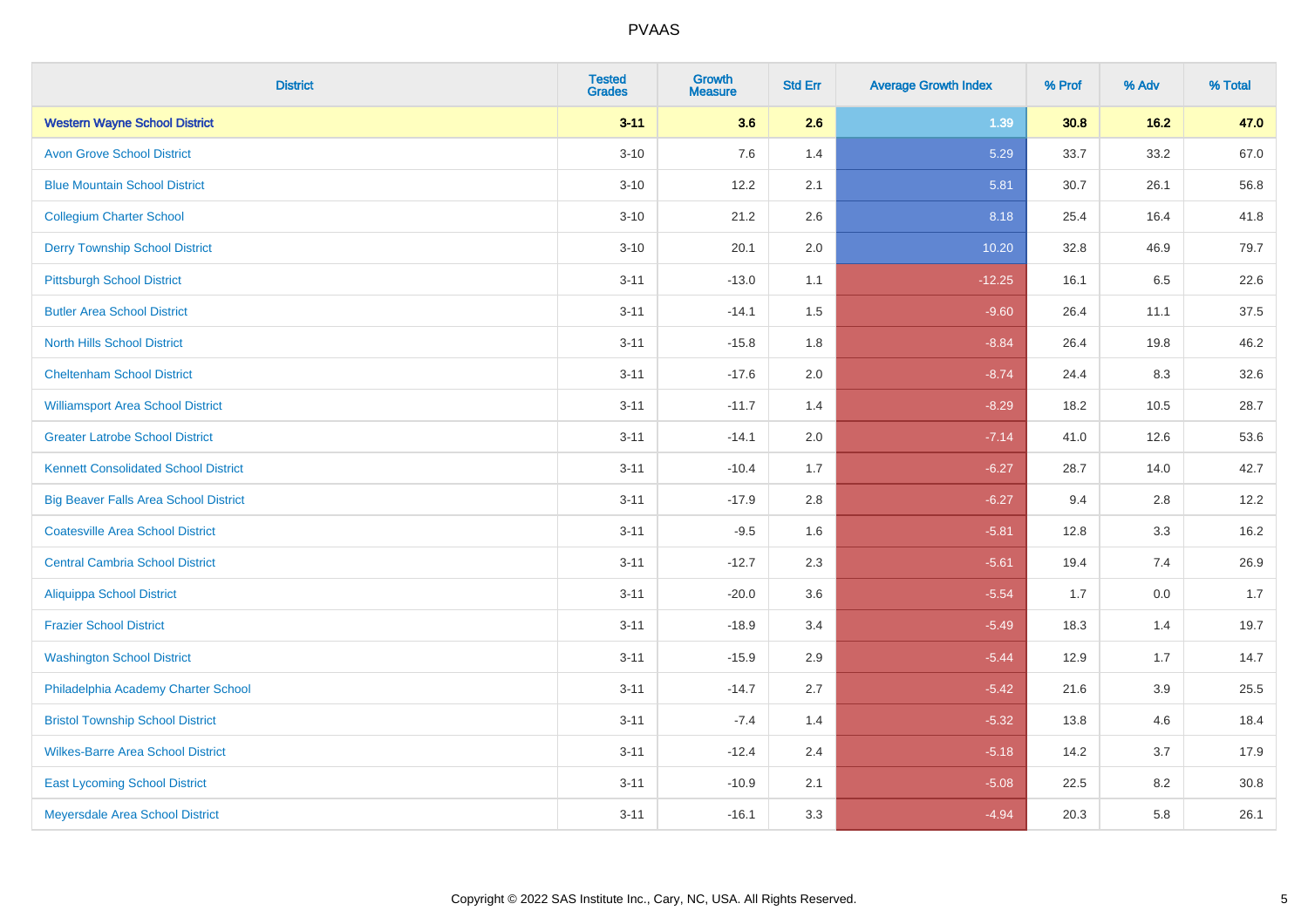| <b>District</b>                               | <b>Tested</b><br><b>Grades</b> | <b>Growth</b><br><b>Measure</b> | <b>Std Err</b> | <b>Average Growth Index</b> | % Prof | % Adv   | % Total  |
|-----------------------------------------------|--------------------------------|---------------------------------|----------------|-----------------------------|--------|---------|----------|
| <b>Western Wayne School District</b>          | $3 - 11$                       | 3.6                             | 2.6            | 1.39                        | 30.8   | 16.2    | 47.0     |
| <b>Trinity Area School District</b>           | $3 - 11$                       | $-8.7$                          | 1.8            | $-4.87$                     | 20.9   | $9.8\,$ | $30.8\,$ |
| <b>Girard School District</b>                 | $3 - 11$                       | $-12.3$                         | 2.6            | $-4.76$                     | 29.7   | 18.9    | 48.6     |
| <b>Fannett-Metal School District</b>          | $3 - 11$                       | $-22.3$                         | 4.8            | $-4.65$                     | 16.4   | 6.6     | 23.0     |
| <b>Derry Area School District</b>             | $3 - 11$                       | $-11.8$                         | 2.6            | $-4.53$                     | 34.8   | 6.1     | 40.9     |
| <b>Northwestern School District</b>           | $3 - 11$                       | $-14.6$                         | 3.2            | $-4.51$                     | 32.5   | 13.7    | 46.2     |
| <b>Dunmore School District</b>                | $3 - 11$                       | $-12.2$                         | 2.7            | $-4.51$                     | 15.0   | 5.3     | 20.4     |
| <b>Hanover Public School District</b>         | $3 - 11$                       | $-12.4$                         | 2.7            | $-4.50$                     | 22.7   | 6.2     | 28.9     |
| Jim Thorpe Area School District               | $3 - 11$                       | $-10.9$                         | 2.4            | $-4.48$                     | 19.5   | 6.0     | 25.5     |
| <b>Greenville Area School District</b>        | $3 - 11$                       | $-13.2$                         | 3.0            | $-4.45$                     | 32.1   | 4.6     | 36.7     |
| <b>Chambersburg Area School District</b>      | $3 - 11$                       | $-5.6$                          | 1.3            | $-4.42$                     | 24.2   | 15.2    | 39.4     |
| <b>General Mclane School District</b>         | $3 - 11$                       | $-10.7$                         | 2.4            | $-4.40$                     | 34.0   | 15.6    | 49.6     |
| <b>Big Spring School District</b>             | $3 - 11$                       | $-9.8$                          | 2.3            | $-4.32$                     | 23.6   | 12.9    | 36.5     |
| <b>Central Dauphin School District</b>        | $3 - 11$                       | $-5.2$                          | 1.2            | $-4.24$                     | 29.3   | 8.7     | 38.0     |
| <b>Chartiers Valley School District</b>       | $3 - 11$                       | $-9.1$                          | 2.1            | $-4.23$                     | 20.7   | 17.4    | 38.0     |
| <b>Central Fulton School District</b>         | $3 - 11$                       | $-13.3$                         | 3.2            | $-4.20$                     | 18.1   | 9.7     | 27.8     |
| <b>Williamsburg Community School District</b> | $3 - 11$                       | $-16.9$                         | 4.1            | $-4.14$                     | 22.4   | 0.0     | 22.4     |
| <b>Moniteau School District</b>               | $3 - 11$                       | $-11.8$                         | 2.9            | $-4.07$                     | 22.6   | 5.0     | 27.6     |
| <b>Mcguffey School District</b>               | $3 - 11$                       | $-12.1$                         | 3.0            | $-4.06$                     | 12.8   | 5.9     | 18.6     |
| <b>Southmoreland School District</b>          | $3 - 11$                       | $-12.5$                         | 3.1            | $-4.04$                     | 33.3   | 15.5    | 48.8     |
| <b>Milton Area School District</b>            | $3 - 11$                       | $-10.1$                         | 2.5            | $-4.04$                     | 23.0   | 11.3    | 34.2     |
| <b>Deer Lakes School District</b>             | $3 - 11$                       | $-10.0$                         | 2.5            | $-4.02$                     | 27.7   | 9.9     | 37.6     |
| <b>Ellwood City Area School District</b>      | $3 - 11$                       | $-12.5$                         | 3.1            | $-4.00$                     | 26.7   | 8.7     | 35.4     |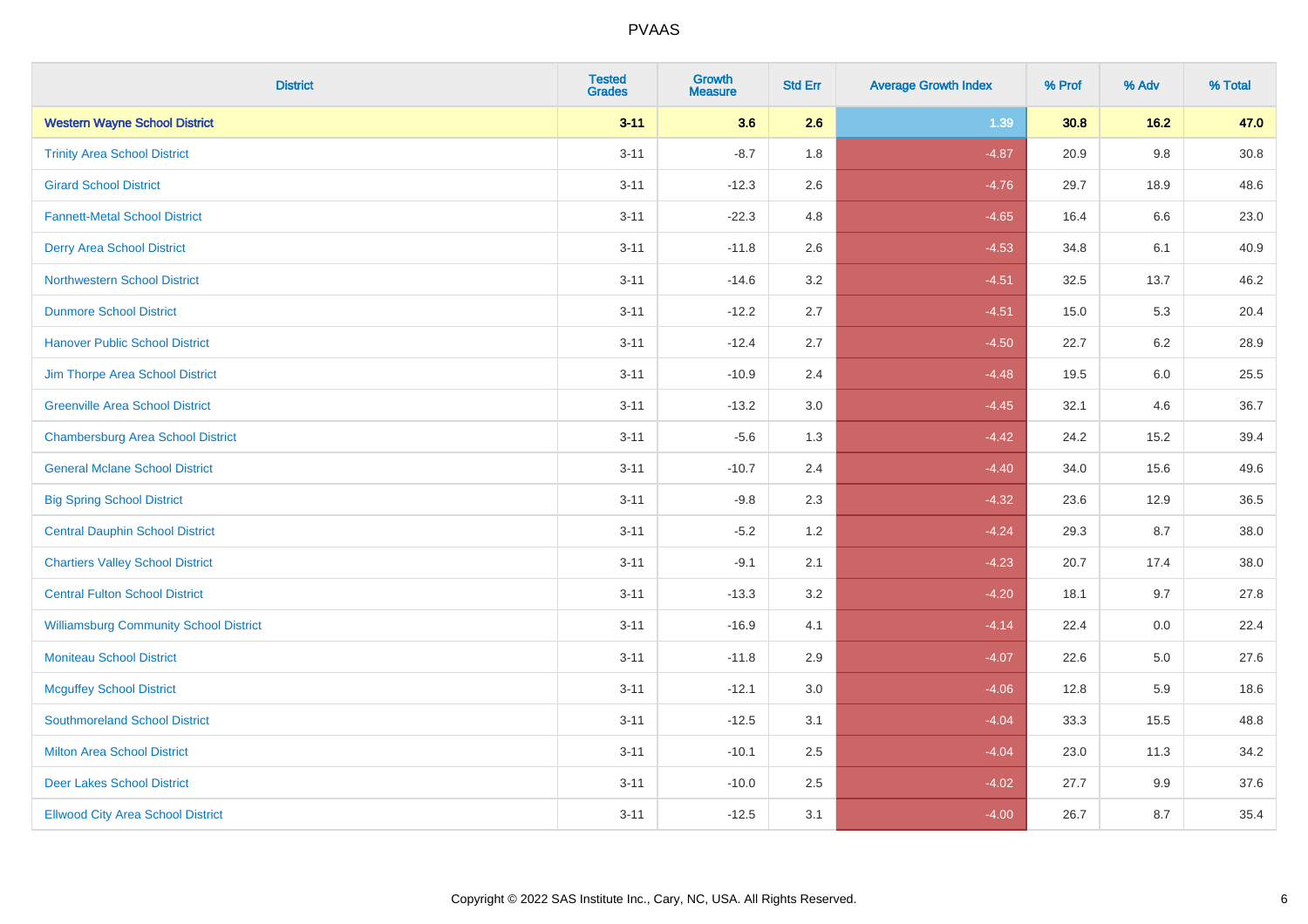| <b>District</b>                           | <b>Tested</b><br><b>Grades</b> | <b>Growth</b><br><b>Measure</b> | <b>Std Err</b> | <b>Average Growth Index</b> | % Prof | % Adv | % Total |
|-------------------------------------------|--------------------------------|---------------------------------|----------------|-----------------------------|--------|-------|---------|
| <b>Western Wayne School District</b>      | $3 - 11$                       | 3.6                             | 2.6            | 1.39                        | 30.8   | 16.2  | 47.0    |
| <b>Plum Borough School District</b>       | $3 - 11$                       | $-9.4$                          | 2.4            | $-3.98$                     | 32.9   | 27.4  | 60.4    |
| <b>Windber Area School District</b>       | $3 - 11$                       | $-11.9$                         | 3.0            | $-3.94$                     | 41.0   | 10.3  | 51.3    |
| <b>Bethlehem Area School District</b>     | $3 - 11$                       | $-4.5$                          | 1.1            | $-3.91$                     | 20.4   | 11.3  | 31.7    |
| <b>Tacony Academy Charter School</b>      | $3 - 11$                       | $-12.9$                         | 3.3            | $-3.90$                     | 8.6    | 1.4   | 10.0    |
| <b>Pittston Area School District</b>      | $3 - 11$                       | $-8.2$                          | 2.2            | $-3.75$                     | 26.7   | 14.8  | 41.5    |
| <b>Mohawk Area School District</b>        | $3 - 11$                       | $-10.5$                         | 2.8            | $-3.75$                     | 35.1   | 10.6  | 45.7    |
| <b>Shade-Central City School District</b> | $3 - 11$                       | $-14.6$                         | 4.0            | $-3.68$                     | 9.6    | 0.0   | 9.6     |
| Morrisville Borough School District       | $3 - 11$                       | $-13.1$                         | 3.7            | $-3.52$                     | 4.9    | 1.6   | 6.6     |
| Mechanicsburg Area School District        | $3 - 11$                       | $-5.7$                          | 1.6            | $-3.48$                     | 35.1   | 16.0  | 51.2    |
| <b>South Park School District</b>         | $3 - 11$                       | $-8.8$                          | 2.5            | $-3.46$                     | 28.1   | 17.0  | 45.2    |
| <b>Burgettstown Area School District</b>  | $3 - 11$                       | $-11.2$                         | 3.2            | $-3.46$                     | 16.0   | 2.7   | 18.7    |
| <b>Ligonier Valley School District</b>    | $3 - 11$                       | $-10.8$                         | 3.1            | $-3.43$                     | 34.1   | 5.8   | 39.9    |
| <b>Mount Carmel Area School District</b>  | $3 - 11$                       | $-7.9$                          | 2.3            | $-3.38$                     | 18.2   | 4.4   | 22.6    |
| East Stroudsburg Area School District     | $3 - 11$                       | $-4.9$                          | 1.4            | $-3.38$                     | 22.7   | 12.5  | 35.2    |
| <b>Riverview School District</b>          | $3 - 11$                       | $-13.0$                         | 4.0            | $-3.29$                     | 43.1   | 7.8   | 51.0    |
| <b>Canon-Mcmillan School District</b>     | $3 - 11$                       | $-5.0$                          | 1.5            | $-3.25$                     | 30.8   | 28.5  | 59.3    |
| <b>Somerset Area School District</b>      | $3 - 11$                       | $-7.6$                          | 2.4            | $-3.17$                     | 21.0   | 14.5  | 35.5    |
| <b>Parkland School District</b>           | $3 - 11$                       | $-3.7$                          | 1.2            | $-3.17$                     | 31.4   | 30.6  | 62.0    |
| <b>Keystone Oaks School District</b>      | $3 - 11$                       | $-7.2$                          | 2.3            | $-3.14$                     | 30.0   | 11.1  | 41.0    |
| <b>Hanover Area School District</b>       | $3 - 11$                       | $-14.7$                         | 4.7            | $-3.13$                     | 12.1   | 3.0   | 15.2    |
| <b>Greensburg Salem School District</b>   | $3 - 11$                       | $-6.9$                          | 2.2            | $-3.06$                     | 30.3   | 13.3  | 43.6    |
| Gettysburg Area School District           | $3 - 11$                       | $-6.0$                          | 2.0            | $-3.02$                     | 28.8   | 19.6  | 48.5    |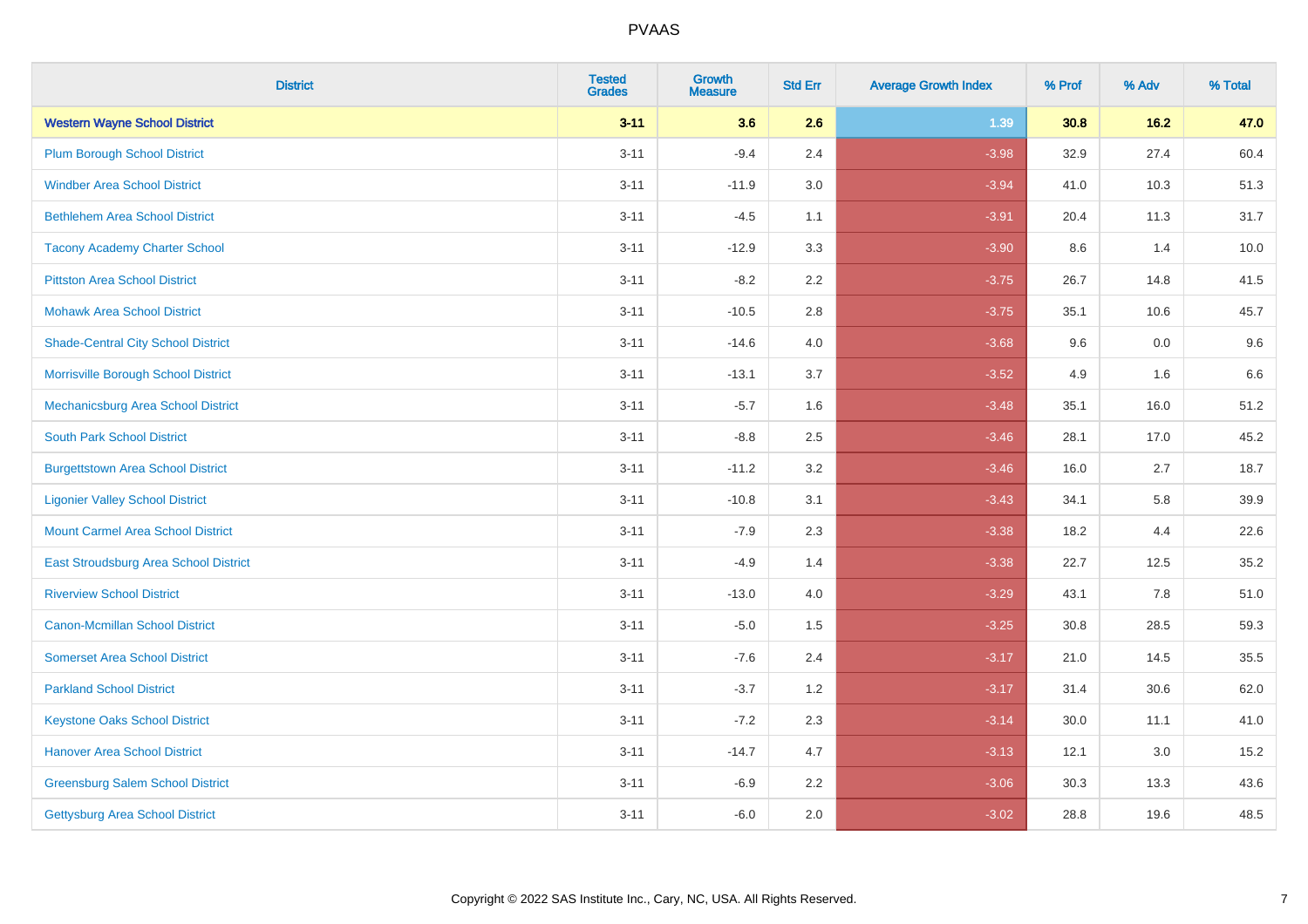| <b>District</b>                              | <b>Tested</b><br><b>Grades</b> | <b>Growth</b><br><b>Measure</b> | <b>Std Err</b> | <b>Average Growth Index</b> | % Prof | % Adv | % Total |
|----------------------------------------------|--------------------------------|---------------------------------|----------------|-----------------------------|--------|-------|---------|
| <b>Western Wayne School District</b>         | $3 - 11$                       | 3.6                             | 2.6            | 1.39                        | 30.8   | 16.2  | 47.0    |
| <b>Corry Area School District</b>            | $3 - 11$                       | $-6.8$                          | 2.3            | $-3.01$                     | 24.0   | 8.8   | 32.8    |
| <b>Carlisle Area School District</b>         | $3 - 11$                       | $-5.2$                          | 1.7            | $-2.99$                     | 28.0   | 19.3  | 47.3    |
| <b>Montour School District</b>               | $3 - 11$                       | $-6.1$                          | 2.1            | $-2.95$                     | 31.8   | 23.6  | 55.3    |
| <b>Baldwin-Whitehall School District</b>     | $3 - 11$                       | $-5.5$                          | 1.9            | $-2.93$                     | 32.0   | 14.7  | 46.7    |
| Mifflinburg Area School District             | $3 - 11$                       | $-6.0$                          | 2.1            | $-2.87$                     | 32.7   | 13.3  | 46.0    |
| <b>Berwick Area School District</b>          | $3 - 11$                       | $-6.9$                          | 2.4            | $-2.84$                     | 22.3   | 11.5  | 33.8    |
| Southern Columbia Area School District       | $3 - 11$                       | $-8.5$                          | 3.0            | $-2.83$                     | 30.5   | 12.8  | 43.3    |
| <b>Sharon City School District</b>           | $3 - 11$                       | $-6.5$                          | 2.3            | $-2.79$                     | 13.1   | 5.0   | 18.1    |
| <b>Pottsgrove School District</b>            | $3 - 11$                       | $-5.5$                          | 2.0            | $-2.78$                     | 28.6   | 10.3  | 38.8    |
| Karns City Area School District              | $3 - 11$                       | $-7.2$                          | 2.6            | $-2.71$                     | 26.4   | 20.8  | 47.2    |
| <b>Eastern York School District</b>          | $3 - 11$                       | $-6.2$                          | 2.3            | $-2.70$                     | 27.8   | 18.5  | 46.4    |
| <b>Governor Mifflin School District</b>      | $3 - 11$                       | $-4.4$                          | 1.6            | $-2.69$                     | 30.3   | 7.7   | 38.0    |
| <b>Connellsville Area School District</b>    | $3 - 11$                       | $-5.3$                          | 2.0            | $-2.67$                     | 24.2   | 5.0   | 29.1    |
| <b>Blairsville-Saltsburg School District</b> | $3 - 11$                       | $-7.5$                          | 2.8            | $-2.67$                     | 20.1   | 8.2   | 28.3    |
| <b>Richland School District</b>              | $3 - 11$                       | $-6.9$                          | 2.6            | $-2.63$                     | 40.1   | 20.9  | 61.0    |
| <b>Bethel Park School District</b>           | $3 - 11$                       | $-4.4$                          | 1.7            | $-2.62$                     | 40.1   | 27.3  | 67.4    |
| <b>Forbes Road School District</b>           | $3 - 11$                       | $-11.5$                         | 4.7            | $-2.43$                     | 23.1   | 10.3  | 33.3    |
| <b>Redbank Valley School District</b>        | $3 - 11$                       | $-7.5$                          | 3.1            | $-2.41$                     | 12.4   | 10.6  | 23.1    |
| <b>Wyoming Valley West School District</b>   | $3 - 11$                       | $-5.5$                          | 2.3            | $-2.38$                     | 22.2   | 9.2   | 31.4    |
| Mount Pleasant Area School District          | $3 - 11$                       | $-5.4$                          | 2.3            | $-2.37$                     | 33.3   | 8.7   | 42.0    |
| <b>Octorara Area School District</b>         | $3 - 11$                       | $-7.5$                          | 3.2            | $-2.35$                     | 26.1   | 17.0  | 43.2    |
| <b>Riverside School District</b>             | $3 - 11$                       | $-6.2$                          | 2.7            | $-2.33$                     | 20.8   | 17.0  | 37.7    |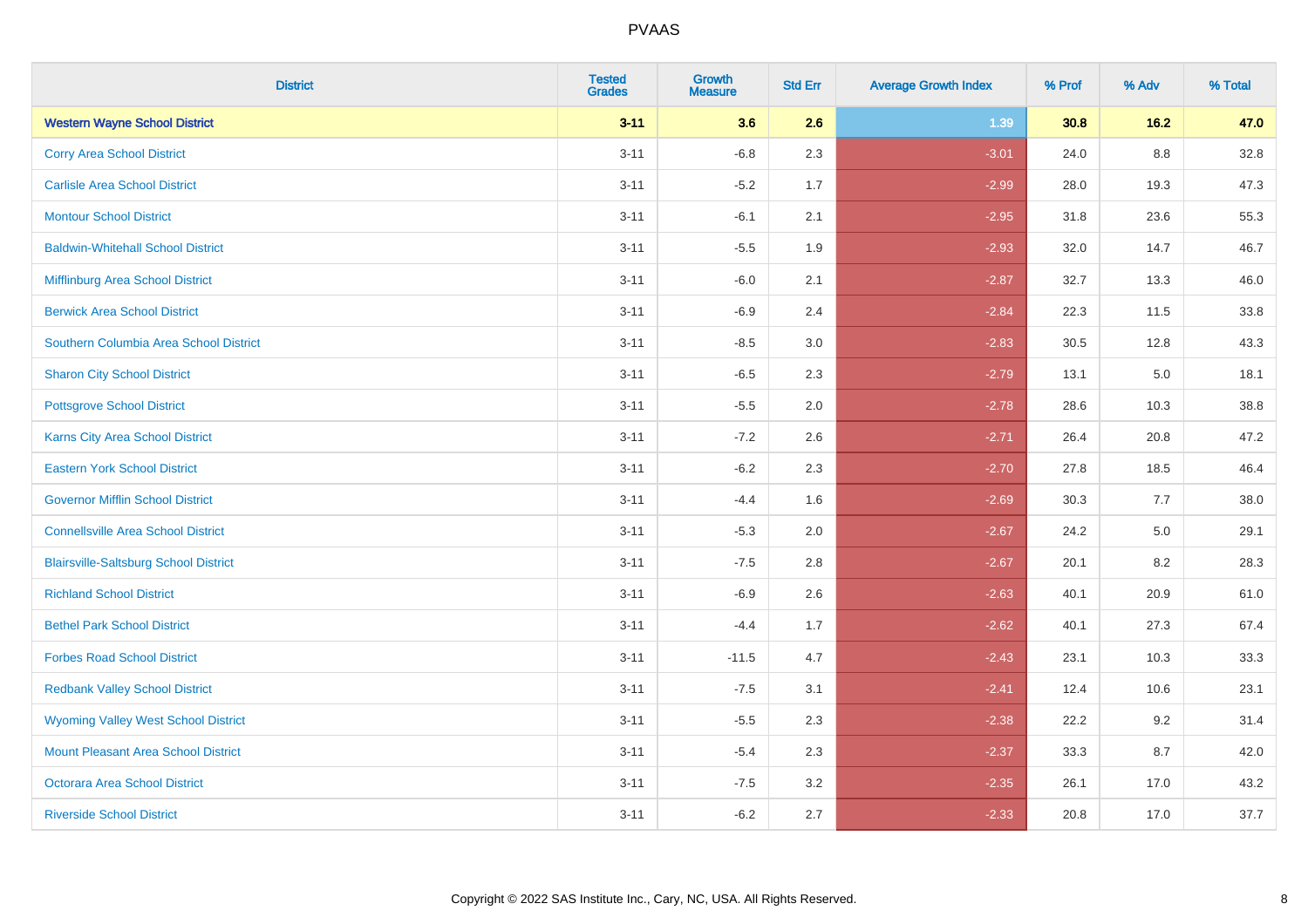| <b>District</b>                                | <b>Tested</b><br><b>Grades</b> | <b>Growth</b><br><b>Measure</b> | <b>Std Err</b> | <b>Average Growth Index</b> | % Prof | % Adv | % Total |
|------------------------------------------------|--------------------------------|---------------------------------|----------------|-----------------------------|--------|-------|---------|
| <b>Western Wayne School District</b>           | $3 - 11$                       | 3.6                             | 2.6            | 1.39                        | 30.8   | 16.2  | 47.0    |
| <b>Jamestown Area School District</b>          | $3 - 11$                       | $-9.5$                          | 4.1            | $-2.33$                     | 41.5   | 4.9   | 46.3    |
| <b>Commodore Perry School District</b>         | $3 - 11$                       | $-10.4$                         | 4.5            | $-2.30$                     | 29.4   | 5.9   | 35.3    |
| <b>Susquenita School District</b>              | $3 - 11$                       | $-5.9$                          | 2.6            | $-2.28$                     | 30.6   | 13.9  | 44.4    |
| <b>Owen J Roberts School District</b>          | $3 - 11$                       | $-3.5$                          | 1.5            | $-2.27$                     | 36.8   | 24.4  | 61.2    |
| <b>Elizabeth Forward School District</b>       | $3 - 11$                       | $-5.5$                          | 2.5            | $-2.25$                     | 32.2   | 12.8  | 45.0    |
| <b>Western Beaver County School District</b>   | $3 - 11$                       | $-9.3$                          | 4.2            | $-2.20$                     | 45.1   | 3.9   | 49.0    |
| North Schuylkill School District               | $3 - 11$                       | $-4.7$                          | 2.2            | $-2.16$                     | 20.2   | 11.7  | 31.9    |
| <b>Elk Lake School District</b>                | $3 - 11$                       | $-6.1$                          | 2.9            | $-2.12$                     | 26.3   | 11.6  | 37.9    |
| <b>East Allegheny School District</b>          | $3 - 11$                       | $-6.4$                          | 3.0            | $-2.11$                     | 21.0   | 7.4   | 28.4    |
| <b>West Greene School District</b>             | $3 - 11$                       | $-8.1$                          | 3.9            | $-2.08$                     | 31.0   | 11.9  | 42.9    |
| <b>Wellsboro Area School District</b>          | $3 - 11$                       | $-6.3$                          | 3.0            | $-2.08$                     | 24.4   | 13.4  | 37.8    |
| <b>Boyertown Area School District</b>          | $3 - 11$                       | $-2.9$                          | 1.4            | $-2.06$                     | 30.8   | 22.6  | 53.4    |
| <b>Freedom Area School District</b>            | $3 - 11$                       | $-6.3$                          | 3.1            | $-2.04$                     | 22.9   | 8.4   | 31.3    |
| <b>Riverside Beaver County School District</b> | $3 - 11$                       | $-5.5$                          | 2.7            | $-2.03$                     | 35.8   | 23.2  | 59.0    |
| <b>Kiski Area School District</b>              | $3 - 11$                       | $-4.0$                          | 2.0            | $-1.99$                     | 23.1   | 18.2  | 41.3    |
| <b>Titusville Area School District</b>         | $3 - 11$                       | $-5.0$                          | 2.5            | $-1.98$                     | 26.5   | 6.8   | 33.3    |
| Lehigh Valley Academy Regional Charter School  | $3 - 11$                       | $-5.9$                          | 3.0            | $-1.98$                     | 20.0   | 7.7   | 27.7    |
| <b>North East School District</b>              | $3 - 11$                       | $-5.3$                          | 2.7            | $-1.97$                     | 31.7   | 24.8  | 56.4    |
| Schuylkill Haven Area School District          | $3 - 11$                       | $-5.3$                          | 2.7            | $-1.96$                     | 22.2   | 11.6  | 33.8    |
| Southern Lehigh School District                | $3 - 11$                       | $-4.1$                          | 2.1            | $-1.94$                     | 39.3   | 28.0  | 67.2    |
| Millersburg Area School District               | $3 - 11$                       | $-6.6$                          | 3.4            | $-1.92$                     | 24.1   | 10.3  | 34.5    |
| <b>Jenkintown School District</b>              | $3 - 11$                       | $-7.9$                          | 4.1            | $-1.92$                     | 34.1   | 27.3  | 61.4    |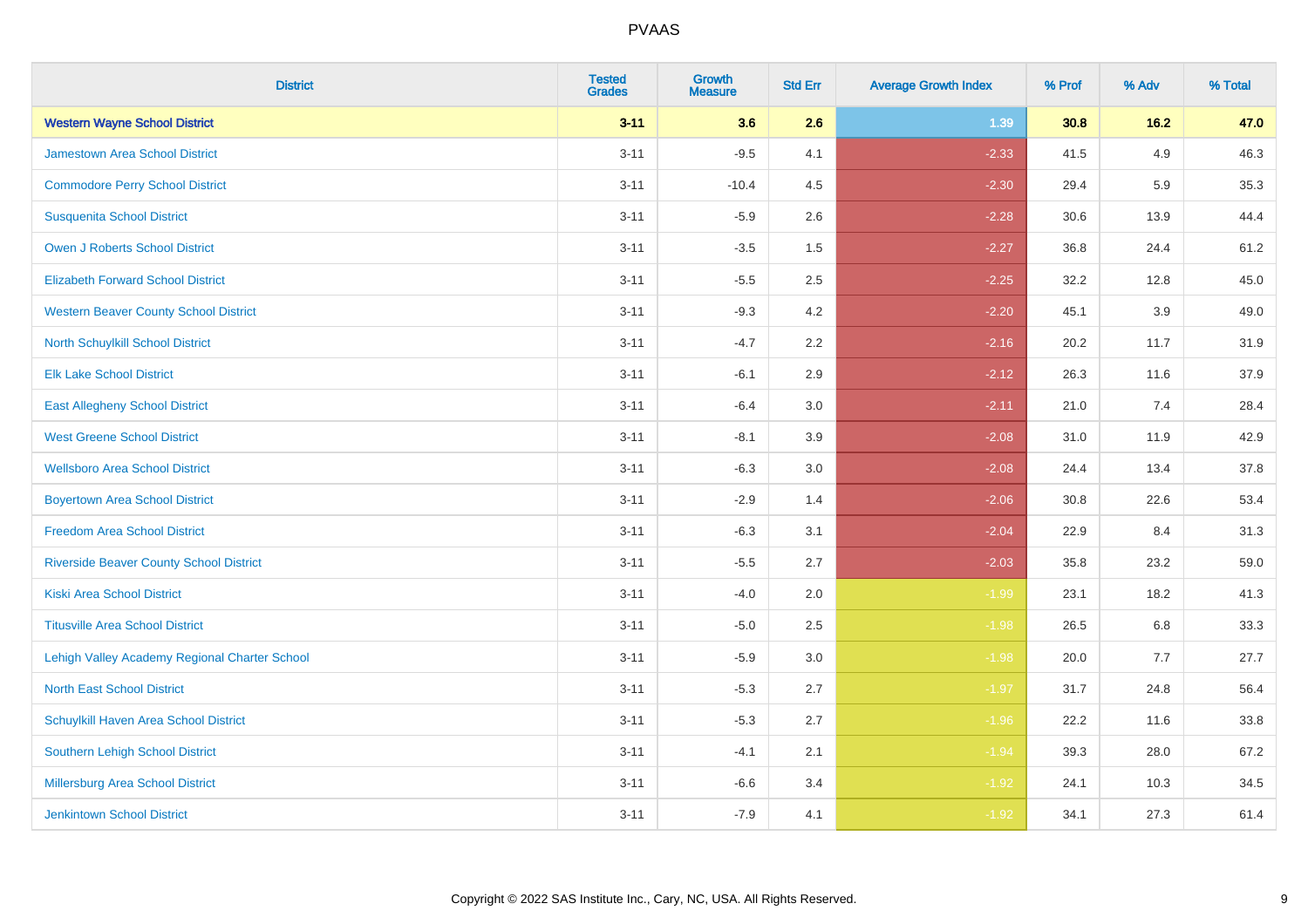| <b>District</b>                            | <b>Tested</b><br><b>Grades</b> | <b>Growth</b><br><b>Measure</b> | <b>Std Err</b> | <b>Average Growth Index</b> | % Prof | % Adv | % Total |
|--------------------------------------------|--------------------------------|---------------------------------|----------------|-----------------------------|--------|-------|---------|
| <b>Western Wayne School District</b>       | $3 - 11$                       | 3.6                             | 2.6            | 1.39                        | 30.8   | 16.2  | 47.0    |
| <b>Penn Cambria School District</b>        | $3 - 11$                       | $-4.5$                          | 2.4            | $-1.86$                     | 27.3   | 15.8  | 43.2    |
| <b>Montgomery Area School District</b>     | $3 - 11$                       | $-5.8$                          | 3.2            | $-1.83$                     | 25.0   | 11.5  | 36.5    |
| <b>West Chester Area School District</b>   | $3 - 11$                       | $-2.1$                          | 1.2            | $-1.83$                     | 36.4   | 23.2  | 59.6    |
| <b>Pleasant Valley School District</b>     | $3 - 11$                       | $-3.3$                          | 1.8            | $-1.80$                     | 28.5   | 10.4  | 39.0    |
| New Kensington-Arnold School District      | $3 - 11$                       | $-5.8$                          | 3.2            | $-1.80$                     | 10.8   | 1.2   | 12.0    |
| Renaissance Academy Charter School         | $3 - 11$                       | $-5.6$                          | 3.1            | $-1.79$                     | 28.4   | 18.5  | 46.9    |
| <b>Oxford Area School District</b>         | $3 - 11$                       | $-3.1$                          | 1.8            | $-1.77$                     | 27.5   | 14.5  | 42.0    |
| Southern Huntingdon County School District | $3 - 11$                       | $-5.9$                          | 3.4            | $-1.76$                     | 32.8   | 4.9   | 37.7    |
| <b>Union Area School District</b>          | $3 - 11$                       | $-6.5$                          | 3.8            | $-1.70$                     | 30.6   | 12.2  | 42.9    |
| Hatboro-Horsham School District            | $3 - 11$                       | $-2.7$                          | 1.6            | $-1.65$                     | 27.9   | 17.9  | 45.8    |
| <b>Steelton-Highspire School District</b>  | $3 - 11$                       | $-5.3$                          | 3.2            | $-1.65$                     | 13.9   | 0.0   | 13.9    |
| <b>Hollidaysburg Area School District</b>  | $3 - 11$                       | $-2.7$                          | 1.6            | $-1.64$                     | 32.6   | 15.2  | 47.8    |
| <b>Laurel Highlands School District</b>    | $3 - 11$                       | $-3.8$                          | 2.3            | $-1.63$                     | 20.9   | 14.6  | 35.4    |
| Insight PA Cyber Charter School            | $3 - 11$                       | $-9.4$                          | 5.8            | $-1.62$                     | 25.6   | 4.6   | 30.2    |
| <b>Slippery Rock Area School District</b>  | $3 - 11$                       | $-3.8$                          | 2.5            | $-1.56$                     | 30.8   | 21.9  | 52.7    |
| <b>Charleroi School District</b>           | $3 - 11$                       | $-4.3$                          | 2.7            | $-1.55$                     | 22.2   | 15.9  | 38.1    |
| <b>Ridgway Area School District</b>        | $3 - 11$                       | $-6.1$                          | 4.0            | $-1.53$                     | 42.2   | 15.6  | 57.8    |
| <b>Nazareth Area School District</b>       | $3 - 11$                       | $-2.5$                          | 1.7            | $-1.53$                     | 29.2   | 24.6  | 53.8    |
| <b>Crestwood School District</b>           | $3 - 11$                       | $-3.4$                          | 2.2            | $-1.52$                     | 33.1   | 21.7  | 54.9    |
| <b>Towanda Area School District</b>        | $3 - 11$                       | $-4.0$                          | 2.6            | $-1.52$                     | 24.8   | 9.9   | 34.8    |
| <b>Greater Johnstown School District</b>   | $3 - 11$                       | $-3.5$                          | 2.4            | $-1.45$                     | 10.3   | 1.3   | 11.5    |
| Salisbury-Elk Lick School District         | $3 - 11$                       | $-8.4$                          | 5.8            | $-1.45$                     | 33.3   | 5.6   | 38.9    |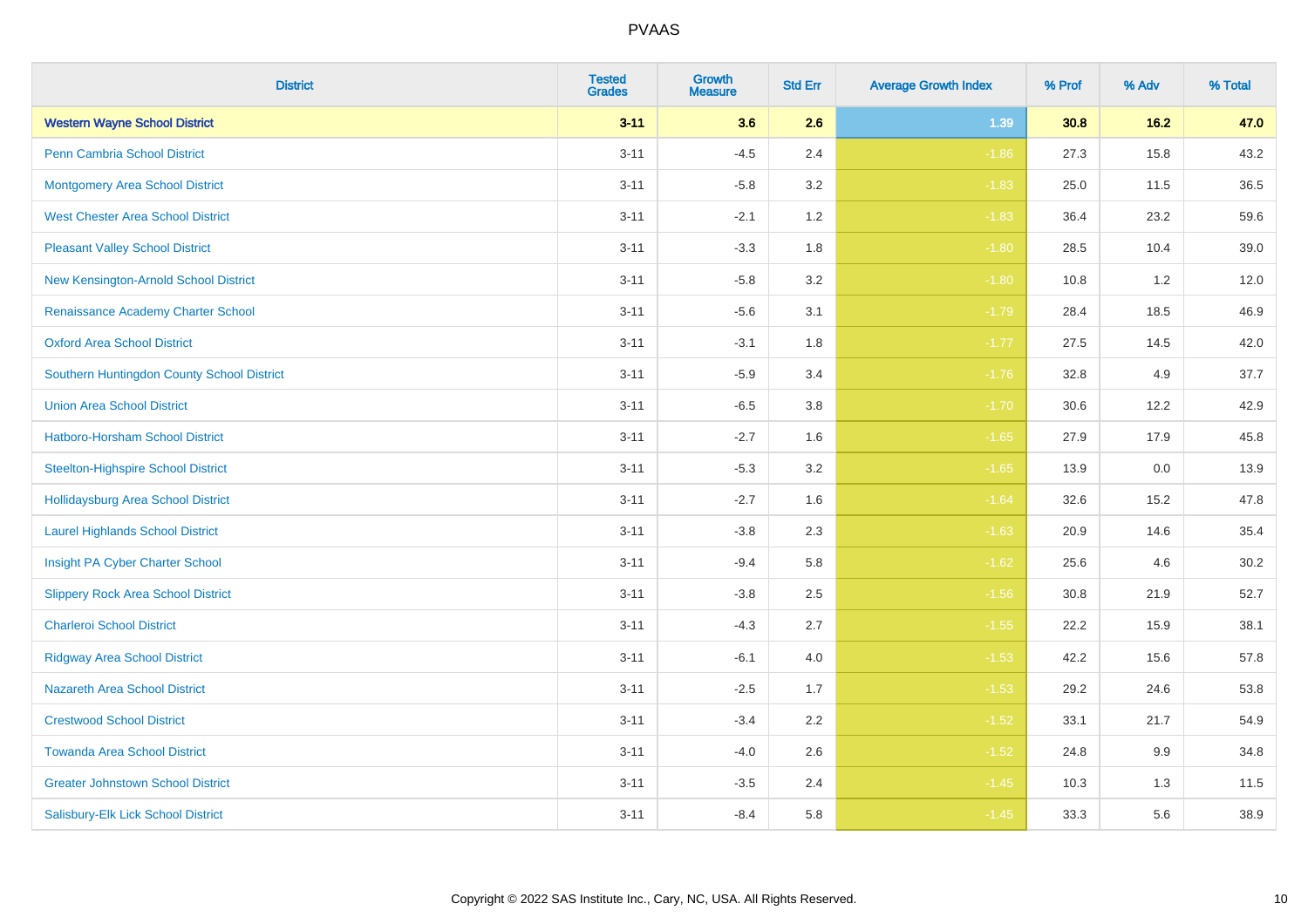| <b>District</b>                              | <b>Tested</b><br><b>Grades</b> | <b>Growth</b><br><b>Measure</b> | <b>Std Err</b> | <b>Average Growth Index</b> | % Prof | % Adv   | % Total |
|----------------------------------------------|--------------------------------|---------------------------------|----------------|-----------------------------|--------|---------|---------|
| <b>Western Wayne School District</b>         | $3 - 11$                       | 3.6                             | 2.6            | 1.39                        | 30.8   | 16.2    | 47.0    |
| <b>Rochester Area School District</b>        | $3 - 11$                       | $-5.7$                          | 3.9            | $-1.45$                     | 14.9   | 2.1     | 17.0    |
| <b>Middletown Area School District</b>       | $3 - 11$                       | $-3.4$                          | 2.4            | $-1.44$                     | 34.3   | 15.2    | 49.4    |
| <b>Weatherly Area School District</b>        | $3 - 11$                       | $-5.8$                          | 4.0            | $-1.44$                     | 32.1   | 8.9     | 41.1    |
| <b>Franklin Area School District</b>         | $3 - 11$                       | $-3.7$                          | 2.6            | $-1.43$                     | 30.5   | 5.9     | 36.4    |
| <b>Chester-Upland School District</b>        | $3 - 11$                       | $-3.6$                          | 2.6            | $-1.38$                     | 1.6    | 0.0     | 1.6     |
| <b>Dubois Area School District</b>           | $3 - 11$                       | $-2.8$                          | 2.0            | $-1.37$                     | 35.5   | 19.0    | 54.6    |
| <b>Southern Fulton School District</b>       | $3 - 11$                       | $-5.1$                          | 4.0            | $-1.29$                     | 21.7   | 13.0    | 34.8    |
| <b>Shenandoah Valley School District</b>     | $3 - 11$                       | $-4.5$                          | 3.5            | $-1.29$                     | 14.3   | 0.0     | 14.3    |
| <b>Springfield Township School District</b>  | $3 - 11$                       | $-3.9$                          | 3.1            | $-1.27$                     | 37.2   | 30.8    | 68.1    |
| <b>Propel Charter School-Homestead</b>       | $3 - 11$                       | $-5.0$                          | 3.9            | $-1.27$                     | 7.3    | 0.0     | 7.3     |
| <b>Cornell School District</b>               | $3 - 11$                       | $-5.5$                          | 4.6            | $-1.20$                     | 11.3   | 3.2     | 14.5    |
| <b>Susquehanna Community School District</b> | $3 - 11$                       | $-4.5$                          | $3.8\,$        | $-1.19$                     | 31.9   | $8.8\,$ | 40.7    |
| <b>Shaler Area School District</b>           | $3 - 11$                       | $-2.1$                          | 1.8            | $-1.18$                     | 32.0   | 13.0    | 45.0    |
| Northwestern Lehigh School District          | $3 - 11$                       | $-2.4$                          | 2.1            | $-1.14$                     | 41.7   | 17.9    | 59.5    |
| <b>Shamokin Area School District</b>         | $3 - 11$                       | $-2.6$                          | 2.5            | $-1.06$                     | 19.6   | $9.8\,$ | 29.3    |
| <b>Sugar Valley Rural Charter School</b>     | $3 - 11$                       | $-3.6$                          | 3.7            | $-0.98$                     | 10.3   | 0.0     | 10.3    |
| <b>Uniontown Area School District</b>        | $3 - 11$                       | $-2.8$                          | 3.1            | $-0.91$                     | 31.7   | 7.3     | 39.0    |
| <b>Minersville Area School District</b>      | $3 - 11$                       | $-2.9$                          | 3.4            | $-0.86$                     | 27.4   | 9.7     | 37.1    |
| <b>Northgate School District</b>             | $3 - 11$                       | $-3.0$                          | 3.4            | $-0.85$                     | 35.6   | 6.8     | 42.4    |
| Albert Gallatin Area School District         | $3 - 11$                       | $-1.7$                          | 2.3            | $-0.72$                     | 31.9   | 20.7    | 52.7    |
| <b>Norwin School District</b>                | $3 - 11$                       | $-1.1$                          | 1.6            | $-0.70$                     | 37.7   | 27.6    | 65.2    |
| Northern Bedford County School District      | $3 - 11$                       | $-2.3$                          | 3.3            | $-0.69$                     | 26.2   | 16.9    | 43.1    |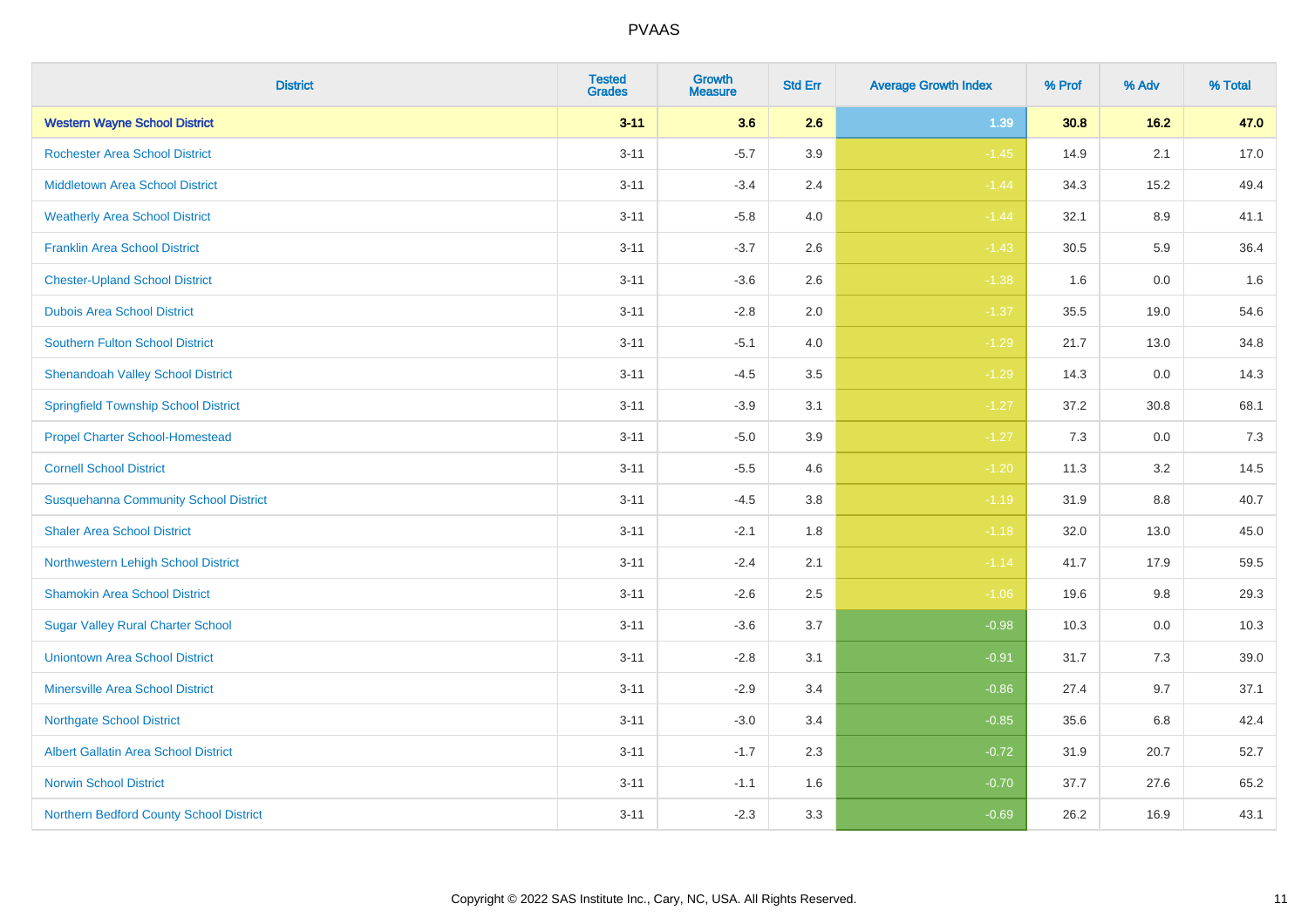| <b>District</b>                             | <b>Tested</b><br><b>Grades</b> | <b>Growth</b><br><b>Measure</b> | <b>Std Err</b> | <b>Average Growth Index</b> | % Prof | % Adv | % Total |
|---------------------------------------------|--------------------------------|---------------------------------|----------------|-----------------------------|--------|-------|---------|
| <b>Western Wayne School District</b>        | $3 - 11$                       | 3.6                             | 2.6            | 1.39                        | 30.8   | 16.2  | 47.0    |
| <b>New Brighton Area School District</b>    | $3 - 11$                       | $-2.1$                          | 3.2            | $-0.65$                     | 31.5   | 11.1  | 42.6    |
| Propel Charter School - Braddock Hills      | $3 - 11$                       | $-2.1$                          | 3.3            | $-0.63$                     | 4.8    | 3.2   | 8.1     |
| <b>Lebanon School District</b>              | $3 - 11$                       | $-1.2$                          | 1.9            | $-0.63$                     | 15.2   | 6.4   | 21.6    |
| <b>Carlynton School District</b>            | $3 - 11$                       | $-2.0$                          | 3.2            | $-0.62$                     | 27.9   | 5.2   | 33.1    |
| <b>Exeter Township School District</b>      | $3 - 11$                       | $-1.0$                          | 1.7            | $-0.58$                     | 27.2   | 15.6  | 42.8    |
| South Eastern School District               | $3 - 11$                       | $-1.0$                          | 1.8            | $-0.55$                     | 36.4   | 17.1  | 53.5    |
| <b>Highlands School District</b>            | $3 - 11$                       | $-1.3$                          | 2.3            | $-0.55$                     | 32.6   | 10.5  | 43.0    |
| <b>Lakeview School District</b>             | $3 - 11$                       | $-1.9$                          | 3.5            | $-0.53$                     | 41.5   | 12.3  | 53.8    |
| <b>York Academy Regional Charter School</b> | $3 - 11$                       | $-2.3$                          | 4.4            | $-0.52$                     | 23.5   | 2.0   | 25.5    |
| <b>Allegheny Valley School District</b>     | $3 - 11$                       | $-1.9$                          | 3.9            | $-0.48$                     | 31.8   | 11.4  | 43.2    |
| <b>Schuylkill Valley School District</b>    | $3 - 11$                       | $-1.0$                          | 2.2            | $-0.47$                     | 29.8   | 20.2  | 50.0    |
| <b>Chichester School District</b>           | $3 - 11$                       | $-1.8$                          | 4.2            | $-0.44$                     | 40.0   | 14.0  | 54.0    |
| <b>Farrell Area School District</b>         | $3 - 11$                       | $-1.9$                          | 4.2            | $-0.44$                     | 9.3    | 11.6  | 20.9    |
| <b>Burrell School District</b>              | $3 - 11$                       | $-1.5$                          | 3.3            | $-0.44$                     | 27.8   | 17.7  | 45.6    |
| <b>Forest Area School District</b>          | $3 - 11$                       | $-1.8$                          | 4.7            | $-0.37$                     | 18.9   | 15.1  | 34.0    |
| <b>Westmont Hilltop School District</b>     | $3 - 11$                       | $-1.0$                          | 2.8            | $-0.36$                     | 33.3   | 14.7  | 48.0    |
| <b>Pine Grove Area School District</b>      | $3 - 11$                       | $-1.1$                          | 3.0            | $-0.36$                     | 29.5   | 14.3  | 43.8    |
| <b>Everett Area School District</b>         | $3 - 11$                       | $-1.1$                          | 3.1            | $-0.34$                     | 34.2   | 13.2  | 47.4    |
| <b>Palmerton Area School District</b>       | $3 - 11$                       | $-0.9$                          | 2.7            | $-0.34$                     | 34.3   | 14.3  | 48.6    |
| <b>Clairton City School District</b>        | $3 - 11$                       | $-1.6$                          | 5.0            | $-0.32$                     | 3.8    | 0.5   | 4.4     |
| South Allegheny School District             | $3 - 11$                       | $-0.9$                          | 3.1            | $-0.30$                     | 23.8   | 2.5   | 26.2    |
| <b>Northern Lebanon School District</b>     | $3 - 11$                       | $-0.7$                          | 2.3            | $-0.29$                     | 18.8   | 6.8   | 25.6    |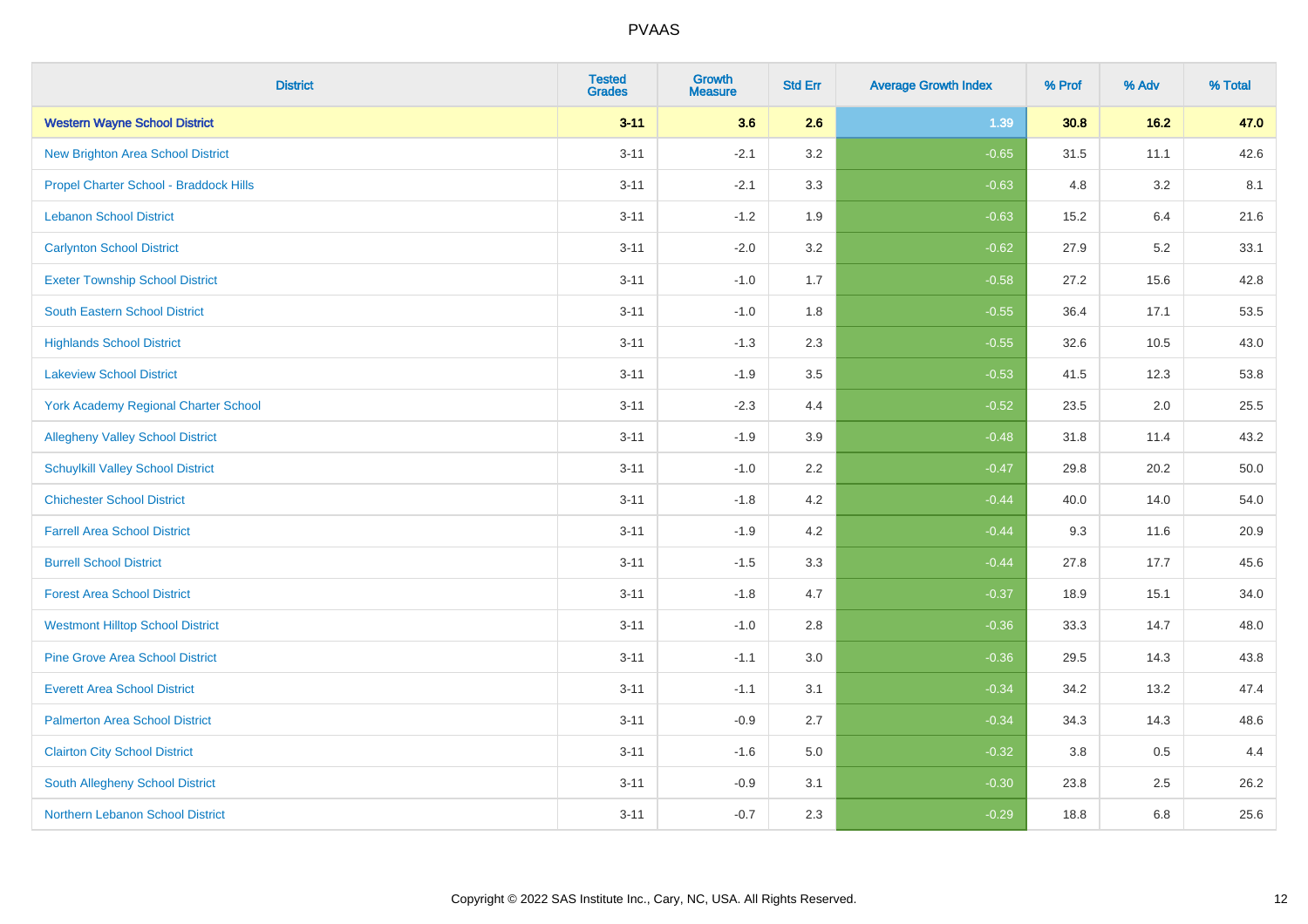| <b>District</b>                                  | <b>Tested</b><br><b>Grades</b> | <b>Growth</b><br><b>Measure</b> | <b>Std Err</b> | <b>Average Growth Index</b> | % Prof | % Adv | % Total |
|--------------------------------------------------|--------------------------------|---------------------------------|----------------|-----------------------------|--------|-------|---------|
| <b>Western Wayne School District</b>             | $3 - 11$                       | 3.6                             | 2.6            | 1.39                        | 30.8   | 16.2  | 47.0    |
| <b>Blacklick Valley School District</b>          | $3 - 11$                       | $-0.9$                          | 3.9            | $-0.23$                     | 7.7    | 7.7   | 15.4    |
| <b>Claysburg-Kimmel School District</b>          | $3 - 11$                       | $-1.2$                          | 5.2            | $-0.22$                     | 5.0    | 0.0   | $5.0$   |
| Jeannette City School District                   | $3 - 11$                       | $-0.7$                          | 3.4            | $-0.20$                     | 26.8   | 4.1   | 30.9    |
| South Side Area School District                  | $3 - 11$                       | $-0.6$                          | 3.1            | $-0.19$                     | 24.0   | 28.0  | 52.0    |
| <b>Central Greene School District</b>            | $3 - 11$                       | $-0.4$                          | 2.5            | $-0.15$                     | 27.8   | 14.8  | 42.6    |
| <b>Greencastle-Antrim School District</b>        | $3 - 11$                       | $-0.3$                          | 2.0            | $-0.14$                     | 30.9   | 22.2  | 53.1    |
| <b>Otto-Eldred School District</b>               | $3 - 11$                       | $-0.5$                          | 3.5            | $-0.13$                     | 35.8   | 10.5  | 46.3    |
| <b>Fairfield Area School District</b>            | $3 - 11$                       | $-0.5$                          | 3.6            | $-0.13$                     | 43.9   | 6.1   | 50.0    |
| <b>Wilson Area School District</b>               | $3 - 11$                       | $-0.3$                          | 2.4            | $-0.12$                     | 35.4   | 14.6  | 50.0    |
| <b>Harrisburg City School District</b>           | $3 - 11$                       | $-0.2$                          | 2.0            | $-0.11$                     | 6.0    | 2.0   | 8.0     |
| <b>Brockway Area School District</b>             | $3 - 11$                       | $-0.4$                          | 3.5            | $-0.11$                     | 41.2   | 13.8  | 55.0    |
| Northern Cambria School District                 | $3 - 11$                       | $-0.3$                          | 3.4            | $-0.09$                     | 26.5   | 1.2   | 27.7    |
| <b>Warren County School District</b>             | $3 - 11$                       | $-0.1$                          | 1.6            | $-0.06$                     | 26.7   | 9.7   | 36.4    |
| Southern Tioga School District                   | $3 - 11$                       | $-0.1$                          | 2.8            | $-0.03$                     | 26.3   | 10.3  | 36.6    |
| Penn Hills School District                       | $3 - 11$                       | 0.0                             | 2.4            | 0.02                        | 18.4   | 7.1   | 25.6    |
| Community Academy Of Philadelphia Charter School | $3 - 11$                       | 0.1                             | 2.6            | 0.06                        | 9.7    | 2.6   | 12.4    |
| <b>Tidioute Community Charter School</b>         | $3 - 11$                       | 0.8                             | 4.4            | 0.19                        | 18.1   | 6.9   | 25.0    |
| Hamburg Area School District                     | $3 - 11$                       | 0.6                             | 2.4            | 0.25                        | 28.0   | 15.5  | 43.6    |
| <b>Shippensburg Area School District</b>         | $3 - 11$                       | 0.5                             | 1.8            | 0.26                        | 23.5   | 22.8  | 46.3    |
| Jersey Shore Area School District                | $3 - 11$                       | 0.7                             | 2.5            | 0.27                        | 39.3   | 13.6  | 52.9    |
| <b>New Foundations Charter School</b>            | $3 - 11$                       | 0.6                             | 2.2            | 0.29                        | 22.4   | 4.0   | 26.4    |
| <b>Hopewell Area School District</b>             | $3 - 11$                       | 0.8                             | 2.6            | 0.31                        | 34.5   | 12.4  | 46.9    |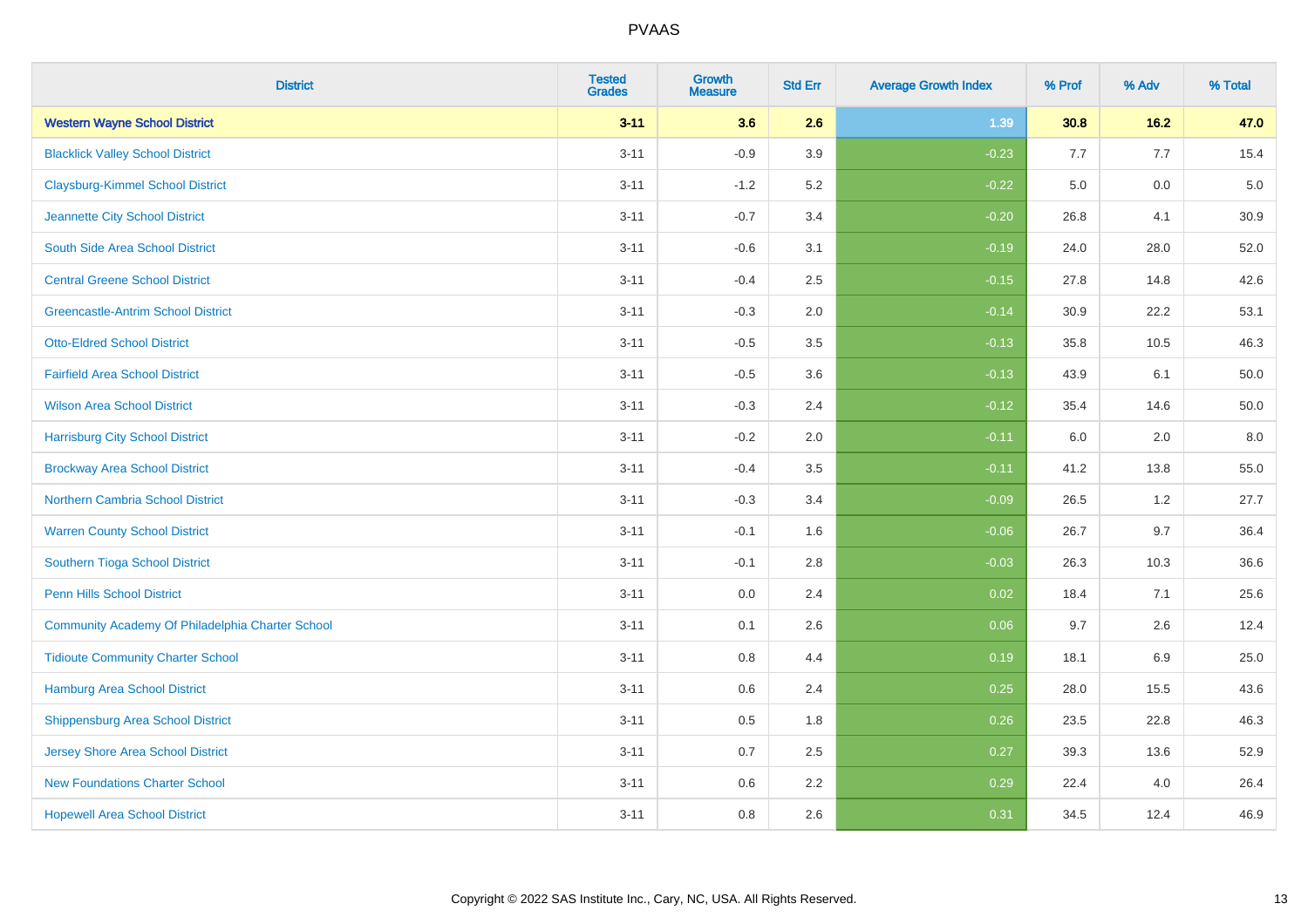| <b>District</b>                                | <b>Tested</b><br><b>Grades</b> | <b>Growth</b><br><b>Measure</b> | <b>Std Err</b> | <b>Average Growth Index</b> | % Prof | % Adv | % Total |
|------------------------------------------------|--------------------------------|---------------------------------|----------------|-----------------------------|--------|-------|---------|
| <b>Western Wayne School District</b>           | $3 - 11$                       | 3.6                             | 2.6            | 1.39                        | 30.8   | 16.2  | 47.0    |
| <b>North Star School District</b>              | $3 - 11$                       | 1.1                             | 3.3            | 0.34                        | 26.2   | 20.0  | 46.2    |
| <b>Wattsburg Area School District</b>          | $3 - 11$                       | 1.0                             | 2.7            | 0.36                        | 20.4   | 12.4  | 32.7    |
| <b>Upper Adams School District</b>             | $3 - 11$                       | 0.9                             | 2.5            | 0.37                        | 33.0   | 17.0  | 50.0    |
| Pennsylvania Cyber Charter School              | $3 - 11$                       | 0.6                             | 1.5            | 0.37                        | 20.8   | 8.1   | 28.9    |
| <b>Reach Cyber Charter School</b>              | $3 - 11$                       | 1.4                             | 3.6            | 0.40                        | 32.9   | 15.2  | 48.1    |
| <b>Austin Area School District</b>             | $3 - 11$                       | 2.6                             | 6.0            | 0.43                        | 25.0   | 18.8  | 43.8    |
| <b>Brentwood Borough School District</b>       | $3 - 11$                       | 1.3                             | 3.0            | 0.44                        | 20.2   | 16.0  | 36.2    |
| <b>Juniata Valley School District</b>          | $3 - 11$                       | 1.6                             | 3.2            | 0.51                        | 23.1   | 9.4   | 32.5    |
| Shenango Area School District                  | $3 - 11$                       | 1.7                             | 3.2            | 0.52                        | 41.4   | 13.8  | 55.3    |
| <b>Seneca Valley School District</b>           | $3 - 11$                       | $0.8\,$                         | 1.4            | 0.54                        | 40.6   | 25.2  | 65.8    |
| <b>Oley Valley School District</b>             | $3 - 11$                       | 1.4                             | 2.4            | 0.56                        | 37.4   | 23.9  | 61.4    |
| <b>Upper Moreland Township School District</b> | $3 - 11$                       | 1.1                             | 2.0            | 0.56                        | 24.8   | 26.6  | 51.3    |
| <b>Bensalem Township School District</b>       | $3 - 11$                       | 1.0                             | 1.6            | 0.63                        | 24.3   | 10.7  | 34.9    |
| <b>Springfield School District</b>             | $3 - 11$                       | 1.2                             | 1.7            | 0.69                        | 31.8   | 25.2  | 56.9    |
| <b>Williams Valley School District</b>         | $3 - 11$                       | 2.6                             | 3.7            | 0.69                        | 17.0   | 5.1   | 22.0    |
| <b>Mercer Area School District</b>             | $3 - 11$                       | 2.2                             | 3.1            | 0.70                        | 24.4   | 11.8  | 36.2    |
| <b>Forest Hills School District</b>            | $3 - 11$                       | 1.8                             | 2.5            | 0.71                        | 28.8   | 10.3  | 39.1    |
| <b>Tunkhannock Area School District</b>        | $3 - 11$                       | 1.4                             | 2.0            | 0.71                        | 29.8   | 18.1  | 47.9    |
| <b>School Lane Charter School</b>              | $3 - 11$                       | 2.6                             | 3.6            | 0.72                        | 23.1   | 18.7  | 41.8    |
| <b>Lewisburg Area School District</b>          | $3 - 11$                       | 1.7                             | 2.4            | 0.72                        | 35.9   | 35.9  | 71.8    |
| <b>Penn-Delco School District</b>              | $3 - 11$                       | 1.3                             | 1.8            | 0.75                        | 26.5   | 12.6  | 39.1    |
| <b>Moon Area School District</b>               | $3 - 11$                       | 1.5                             | 1.8            | 0.86                        | 34.5   | 25.5  | 60.0    |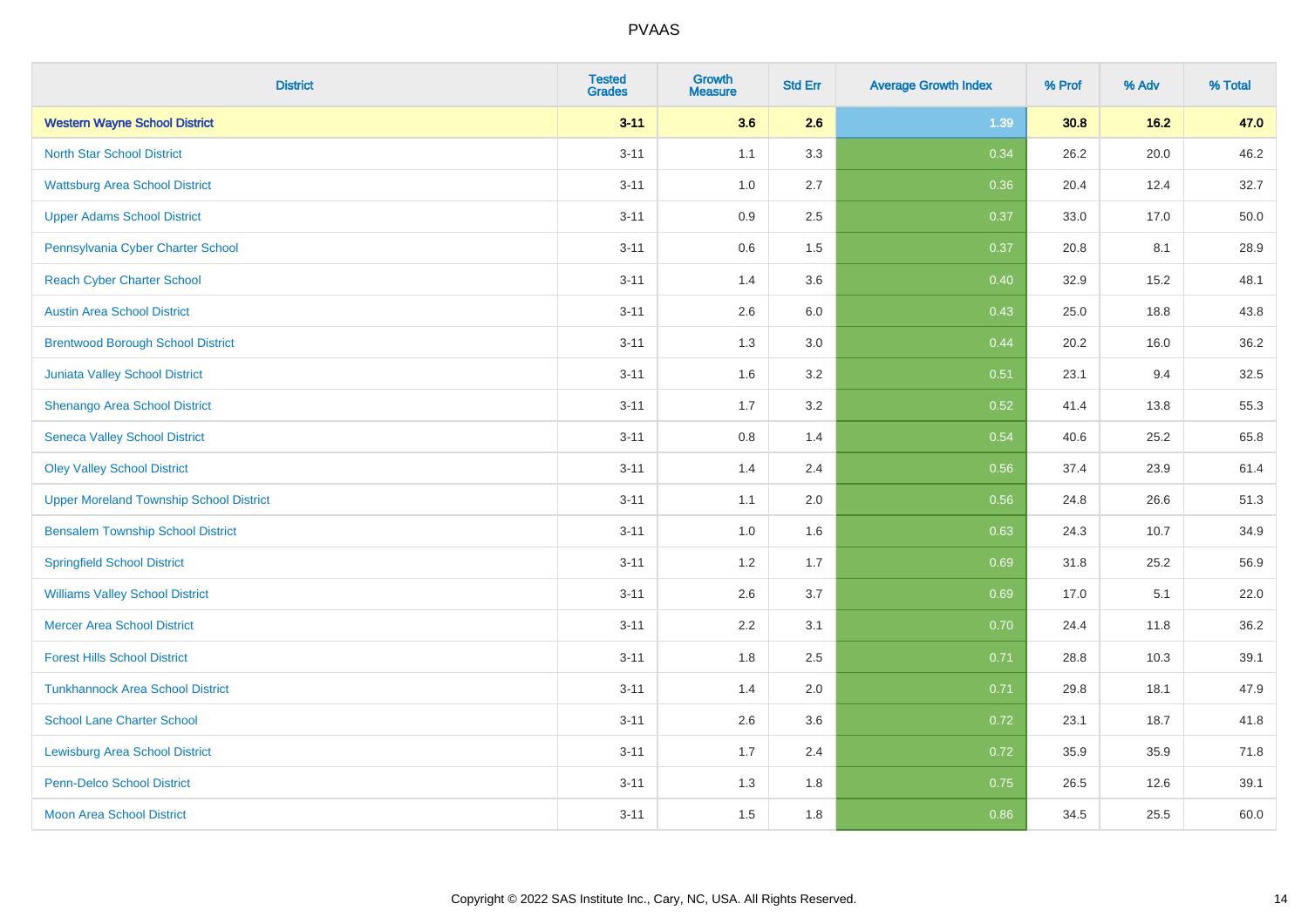| <b>District</b>                           | <b>Tested</b><br><b>Grades</b> | Growth<br><b>Measure</b> | <b>Std Err</b> | <b>Average Growth Index</b> | % Prof | % Adv | % Total |
|-------------------------------------------|--------------------------------|--------------------------|----------------|-----------------------------|--------|-------|---------|
| <b>Western Wayne School District</b>      | $3 - 11$                       | 3.6                      | 2.6            | 1.39                        | 30.8   | 16.2  | 47.0    |
| <b>Blackhawk School District</b>          | $3 - 11$                       | 2.0                      | 2.3            | 0.87                        | 34.6   | 20.7  | 55.3    |
| Aspira Bilingual Cyber Charter School     | $3 - 11$                       | 5.1                      | 5.8            | 0.87                        | 4.8    | 0.0   | 4.8     |
| Hope For Hyndman Charter School           | $3 - 11$                       | 5.1                      | 5.8            | 0.88                        | 14.3   | 7.1   | 21.4    |
| <b>Clarion Area School District</b>       | $3 - 11$                       | 3.2                      | 3.7            | 0.88                        | 31.7   | 13.3  | 45.0    |
| West Jefferson Hills School District      | $3 - 11$                       | 1.9                      | 1.9            | 0.99                        | 34.8   | 27.3  | 62.1    |
| <b>Galeton Area School District</b>       | $3 - 11$                       | 5.4                      | 5.4            | 1.01                        | 33.3   | 22.2  | 55.6    |
| <b>Sharpsville Area School District</b>   | $3 - 11$                       | 3.8                      | 3.7            | 1.04                        | 41.1   | 23.2  | 64.3    |
| <b>Bermudian Springs School District</b>  | $3 - 11$                       | 2.5                      | 2.4            | 1.05                        | 31.8   | 23.5  | 55.3    |
| <b>Haverford Township School District</b> | $3 - 11$                       | 1.4                      | 1.4            | $1.05$                      | 36.7   | 26.3  | 63.0    |
| <b>Athens Area School District</b>        | $3 - 11$                       | 2.6                      | 2.3            | 1.11                        | 34.9   | 12.3  | 47.3    |
| <b>Esperanza Cyber Charter School</b>     | $3 - 11$                       | 7.1                      | 6.1            | $1.15$                      | 8.8    | 2.9   | 11.8    |
| <b>Solanco School District</b>            | $3 - 11$                       | 2.2                      | 1.8            | 1.18                        | 27.2   | 15.0  | 42.3    |
| Johnsonburg Area School District          | $3 - 11$                       | 5.0                      | 3.9            | 1.27                        | 35.5   | 11.8  | 47.4    |
| Pennsylvania Virtual Charter School       | $3 - 11$                       | 4.4                      | 3.4            | 1.31                        | 29.8   | 21.2  | 51.0    |
| <b>Ringgold School District</b>           | $3 - 11$                       | 2.9                      | 2.2            | 1.32                        | 23.8   | 13.3  | 37.1    |
| <b>Keystone School District</b>           | $3 - 11$                       | 7.8                      | 5.7            | 1.37                        | 35.0   | 45.0  | 80.0    |
| Philipsburg-Osceola Area School District  | $3 - 11$                       | 4.1                      | 3.0            | 1.37                        | 22.5   | 16.2  | 38.8    |
| <b>Western Wayne School District</b>      | $3 - 11$                       | 3.6                      | 2.6            | 1.39                        | 30.8   | 16.2  | 47.0    |
| <b>Midd-West School District</b>          | $3 - 11$                       | 3.6                      | 2.6            | 1.42                        | 28.6   | 25.0  | 53.6    |
| <b>Conestoga Valley School District</b>   | $3 - 11$                       | 2.4                      | 1.7            | 1.43                        | 35.0   | 23.5  | 58.5    |
| <b>Gateway School District</b>            | $3 - 11$                       | 3.1                      | 2.0            | 1.55                        | 35.7   | 18.5  | 54.2    |
| <b>Fort Leboeuf School District</b>       | $3 - 11$                       | 3.5                      | 2.2            | 1.58                        | 32.0   | 16.8  | 48.8    |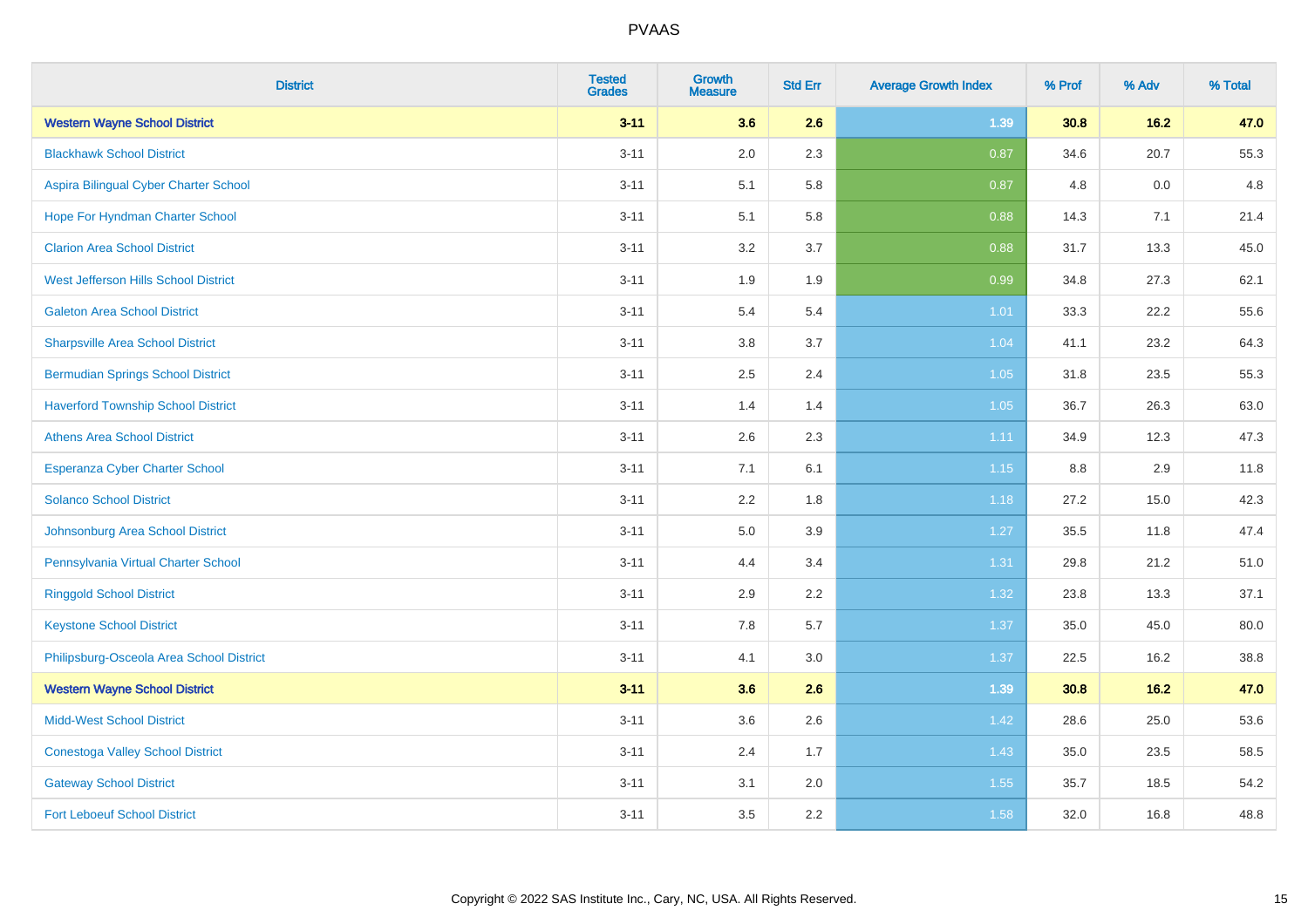| <b>District</b>                                | <b>Tested</b><br><b>Grades</b> | <b>Growth</b><br><b>Measure</b> | <b>Std Err</b> | <b>Average Growth Index</b> | % Prof | % Adv | % Total |
|------------------------------------------------|--------------------------------|---------------------------------|----------------|-----------------------------|--------|-------|---------|
| <b>Western Wayne School District</b>           | $3 - 11$                       | 3.6                             | 2.6            | 1.39                        | 30.8   | 16.2  | 47.0    |
| <b>Salisbury Township School District</b>      | $3 - 11$                       | 5.8                             | 3.6            | 1.62                        | 24.4   | 12.6  | 37.0    |
| <b>Halifax Area School District</b>            | $3 - 11$                       | 5.8                             | 3.5            | 1.64                        | 32.1   | 18.9  | 50.9    |
| <b>Penn-Trafford School District</b>           | $3 - 11$                       | 2.9                             | 1.8            | 1.68                        | 46.3   | 26.2  | 72.5    |
| <b>Port Allegany School District</b>           | $3 - 11$                       | 6.5                             | 3.7            | 1.74                        | 26.4   | 11.3  | 37.7    |
| Mt Lebanon School District                     | $3 - 11$                       | 2.4                             | 1.3            | 1.79                        | 39.3   | 37.4  | 76.8    |
| Leechburg Area School District                 | $3 - 11$                       | 7.0                             | 3.9            | 1.79                        | 37.7   | 4.9   | 42.6    |
| <b>Sayre Area School District</b>              | $3 - 11$                       | 5.8                             | 3.2            | 1.81                        | 30.3   | 21.0  | 51.3    |
| <b>Perkiomen Valley School District</b>        | $3 - 11$                       | 2.7                             | 1.5            | 1.83                        | 35.0   | 25.3  | 60.3    |
| <b>United School District</b>                  | $3 - 11$                       | 6.3                             | 3.3            | 1.89                        | 38.8   | 16.3  | 55.0    |
| Eastern Lebanon County School District         | $3 - 11$                       | 4.0                             | 2.1            | 1.89                        | 23.5   | 11.5  | 35.0    |
| <b>Spring Grove Area School District</b>       | $3 - 11$                       | 3.9                             | 2.0            | 1.90                        | 30.0   | 23.0  | 53.0    |
| South Middleton School District                | $3 - 11$                       | 4.4                             | 2.2            | 1.95                        | 31.1   | 16.4  | 47.5    |
| <b>Keystone Central School District</b>        | $3 - 11$                       | 3.6                             | 1.8            | 2.04                        | 27.1   | 14.6  | 41.8    |
| Northampton Area School District               | $3 - 11$                       | 3.2                             | 1.5            | 2.05                        | 29.8   | 17.9  | 47.7    |
| Northeastern York School District              | $3 - 11$                       | 3.8                             | 1.8            | 2.11                        | 32.7   | 21.0  | 53.7    |
| <b>Muncy School District</b>                   | $3 - 11$                       | 6.9                             | 3.3            | 2.12                        | 37.6   | 18.8  | 56.4    |
| <b>Brookville Area School District</b>         | $3 - 11$                       | 6.8                             | 3.1            | 2.19                        | 46.1   | 14.6  | 60.7    |
| Mastery Charter School - Hardy Williams        | $3 - 11$                       | 6.6                             | 3.0            | 2.21                        | 24.7   | 1.2   | 25.9    |
| <b>Blue Ridge School District</b>              | $3 - 11$                       | 8.3                             | 3.7            | 2.24                        | 29.6   | 9.3   | 38.9    |
| East Pennsboro Area School District            | $3 - 11$                       | 4.8                             | 2.1            | 2.26                        | 36.8   | 16.9  | 53.7    |
| <b>Brandywine Heights Area School District</b> | $3 - 11$                       | 5.8                             | 2.6            | 2.27                        | 27.7   | 28.6  | 56.2    |
| Huntingdon Area School District                | $3 - 11$                       | 5.8                             | 2.6            | 2.28                        | 27.8   | 17.4  | 45.2    |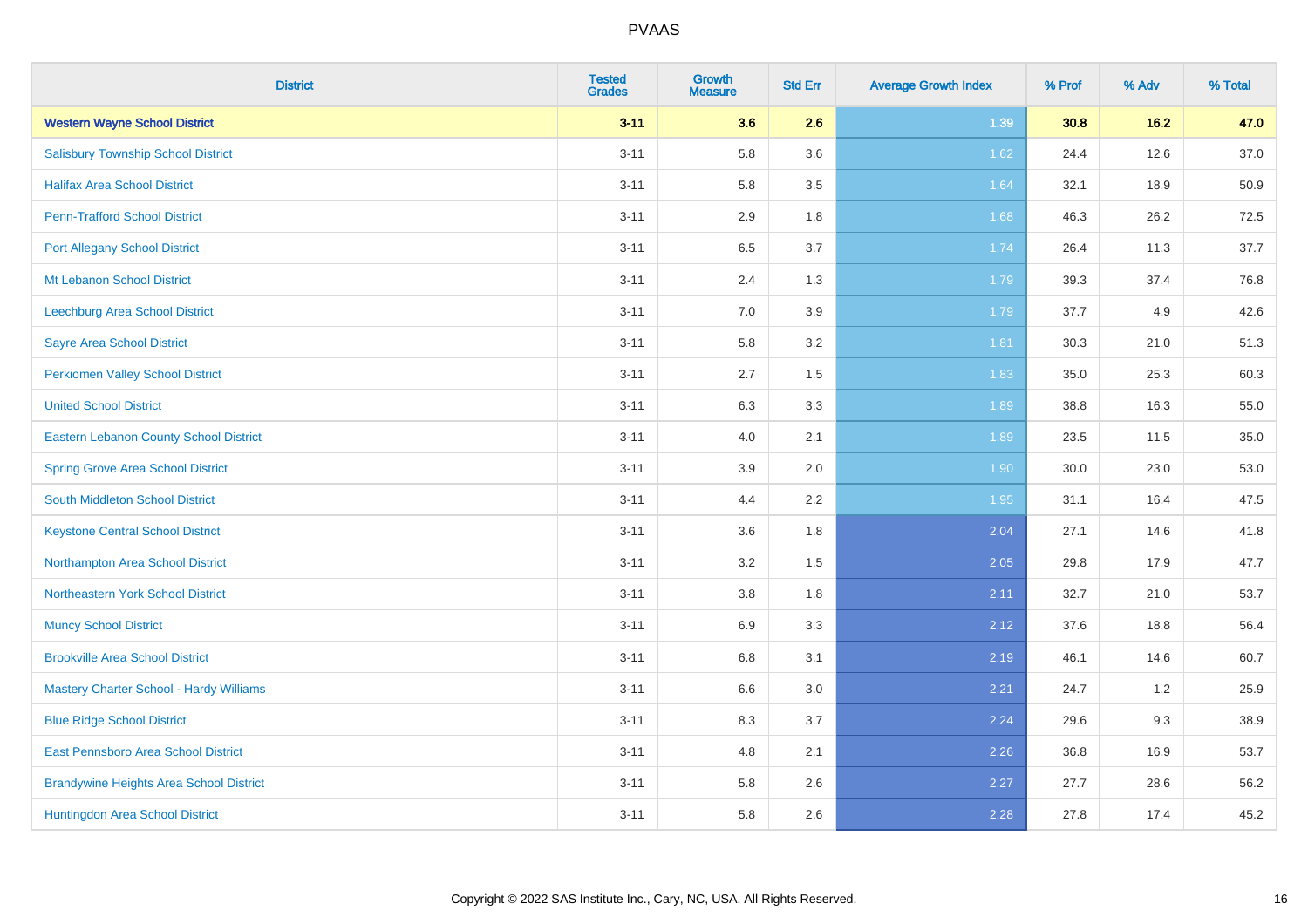| <b>District</b>                           | <b>Tested</b><br><b>Grades</b> | Growth<br><b>Measure</b> | <b>Std Err</b> | <b>Average Growth Index</b> | % Prof | % Adv  | % Total |
|-------------------------------------------|--------------------------------|--------------------------|----------------|-----------------------------|--------|--------|---------|
| <b>Western Wayne School District</b>      | $3 - 11$                       | 3.6                      | 2.6            | 1.39                        | 30.8   | $16.2$ | 47.0    |
| <b>Red Lion Area School District</b>      | $3 - 11$                       | 4.5                      | 1.9            | 2.31                        | 32.3   | 21.5   | 53.8    |
| <b>Bentworth School District</b>          | $3 - 11$                       | 7.0                      | 3.0            | 2.36                        | 26.6   | 17.0   | 43.6    |
| <b>Homer-Center School District</b>       | $3 - 11$                       | 8.8                      | 3.5            | 2.53                        | 38.0   | 17.7   | 55.8    |
| <b>Palisades School District</b>          | $3 - 11$                       | 7.7                      | 2.9            | 2.66                        | 27.8   | 20.3   | 48.1    |
| <b>Bedford Area School District</b>       | $3 - 11$                       | 6.4                      | 2.4            | 2.68                        | 31.0   | 20.6   | 51.6    |
| Saint Marys Area School District          | $3 - 11$                       | 6.0                      | 2.2            | 2.69                        | 35.4   | 18.3   | 53.7    |
| <b>Crawford Central School District</b>   | $3 - 11$                       | 5.7                      | 2.1            | 2.71                        | 26.4   | 15.8   | 42.1    |
| <b>Great Valley School District</b>       | $3 - 11$                       | 5.4                      | 2.0            | 2.77                        | 33.8   | 33.5   | 67.3    |
| <b>Canton Area School District</b>        | $3 - 11$                       | 8.4                      | 2.9            | 2.92                        | 13.8   | 23.0   | 36.8    |
| <b>Bald Eagle Area School District</b>    | $3 - 11$                       | 7.6                      | 2.5            | 3.00                        | 31.6   | 15.6   | 47.3    |
| <b>Line Mountain School District</b>      | $3 - 11$                       | 11.7                     | 3.9            | 3.01                        | 40.4   | 42.3   | 82.7    |
| <b>Lower Dauphin School District</b>      | $3 - 11$                       | 5.3                      | 1.8            | 3.03                        | 30.6   | 26.8   | 57.5    |
| <b>Upper Perkiomen School District</b>    | $3 - 11$                       | 5.7                      | 1.9            | 3.04                        | 25.4   | 19.9   | 45.4    |
| <b>Greenwood School District</b>          | $3 - 11$                       | 11.3                     | 3.6            | 3.14                        | 31.2   | 32.8   | 63.9    |
| <b>Avon Grove Charter School</b>          | $3 - 11$                       | 9.8                      | 3.1            | 3.18                        | 32.4   | 26.0   | 58.4    |
| <b>Penncrest School District</b>          | $3 - 11$                       | 6.0                      | 1.9            | 3.24                        | 31.1   | 16.9   | 48.0    |
| <b>Upper Dauphin Area School District</b> | $3 - 11$                       | 16.5                     | 5.1            | 3.26                        | 37.5   | 26.8   | 64.3    |
| <b>Steel Valley School District</b>       | $3 - 11$                       | 11.1                     | 3.3            | 3.33                        | 34.8   | 10.1   | 44.9    |
| South Fayette Township School District    | $3 - 11$                       | 6.0                      | 1.8            | 3.33                        | 32.2   | 38.3   | 70.5    |
| <b>Bellefonte Area School District</b>    | $3 - 11$                       | 6.7                      | 2.0            | 3.34                        | 28.8   | 21.5   | 50.2    |
| <b>Conrad Weiser Area School District</b> | $3 - 11$                       | 7.1                      | 2.1            | 3.34                        | 28.2   | 14.4   | 42.6    |
| <b>Wilmington Area School District</b>    | $3 - 11$                       | 11.1                     | 3.3            | 3.37                        | 29.8   | 26.2   | 56.0    |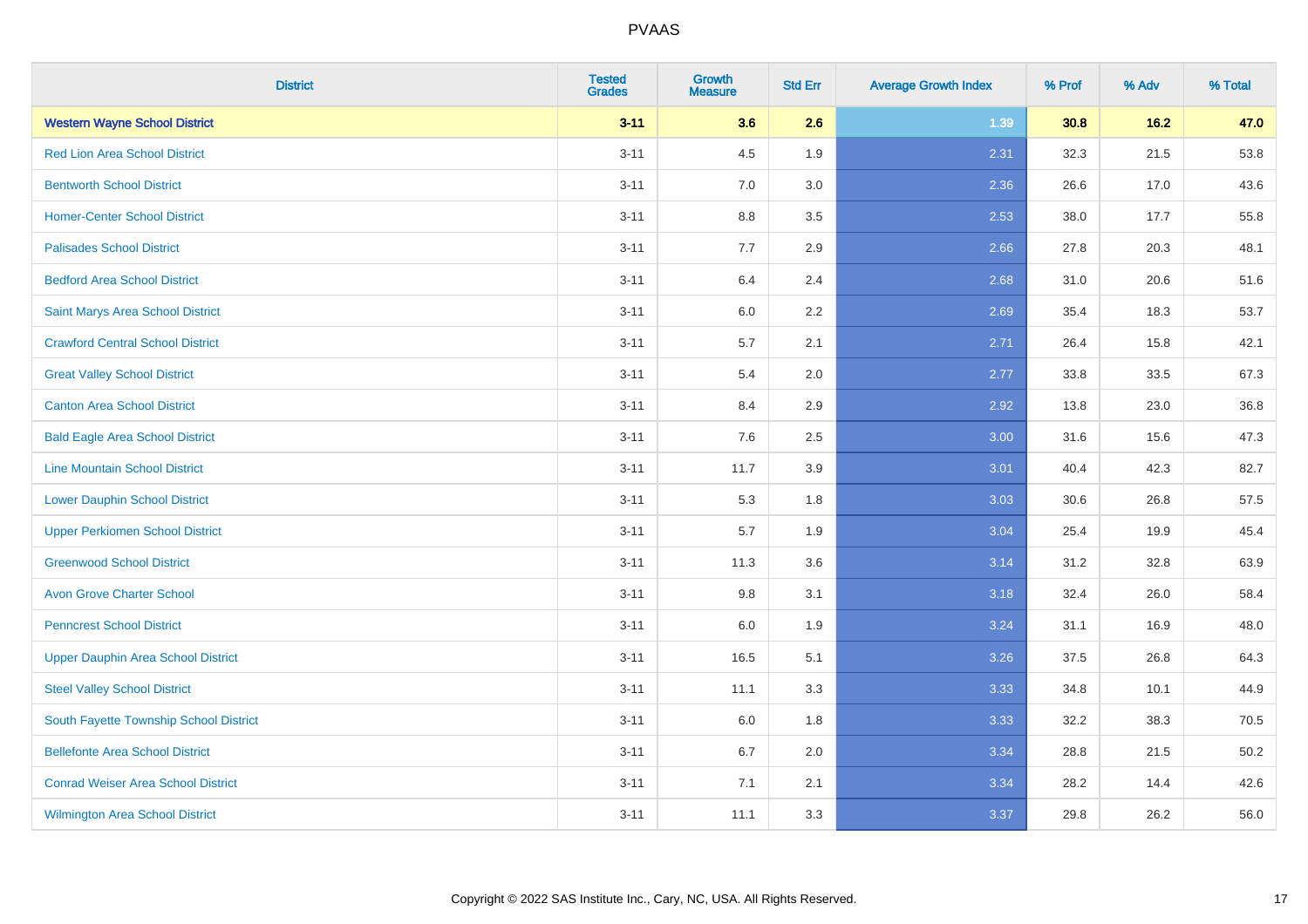| <b>District</b>                                | <b>Tested</b><br><b>Grades</b> | <b>Growth</b><br><b>Measure</b> | <b>Std Err</b> | <b>Average Growth Index</b> | % Prof | % Adv | % Total |
|------------------------------------------------|--------------------------------|---------------------------------|----------------|-----------------------------|--------|-------|---------|
| <b>Western Wayne School District</b>           | $3 - 11$                       | 3.6                             | 2.6            | 1.39                        | 30.8   | 16.2  | 47.0    |
| <b>Fairview School District</b>                | $3 - 11$                       | 8.3                             | 2.4            | 3.43                        | 41.9   | 34.9  | 76.7    |
| <b>North Pocono School District</b>            | $3 - 11$                       | 13.1                            | 3.7            | 3.54                        | 31.4   | 33.3  | 64.7    |
| <b>York Suburban School District</b>           | $3 - 11$                       | 7.4                             | 2.1            | 3.55                        | 24.9   | 31.2  | 56.1    |
| Oil City Area School District                  | $3 - 11$                       | 8.6                             | 2.4            | 3.56                        | 29.1   | 13.1  | 42.2    |
| <b>Reading School District</b>                 | $3 - 11$                       | 4.3                             | 1.2            | 3.71                        | 16.8   | 6.0   | 22.8    |
| <b>Spring Cove School District</b>             | $3 - 11$                       | 9.1                             | 2.4            | 3.77                        | 31.8   | 25.4  | 57.1    |
| <b>Hampton Township School District</b>        | $3 - 11$                       | 7.4                             | 2.0            | 3.79                        | 37.9   | 39.2  | 77.0    |
| <b>Hazleton Area School District</b>           | $3 - 11$                       | 6.0                             | 1.6            | 3.85                        | 20.5   | 9.0   | 29.5    |
| <b>Warrior Run School District</b>             | $3 - 11$                       | 10.5                            | 2.7            | 3.86                        | 34.1   | 16.8  | 50.9    |
| <b>Dallas School District</b>                  | $3 - 11$                       | 8.1                             | 2.1            | 3.87                        | 32.4   | 22.4  | 54.8    |
| <b>Phoenixville Area School District</b>       | $3 - 11$                       | 7.3                             | 1.8            | 3.96                        | 32.3   | 27.6  | 59.8    |
| Abington Heights School District               | $3 - 11$                       | $6.7\,$                         | 1.7            | 4.00                        | 33.8   | 31.7  | 65.5    |
| Downingtown Area School District               | $3 - 11$                       | 4.4                             | 1.1            | 4.06                        | 30.1   | 32.0  | 62.2    |
| <b>Ephrata Area School District</b>            | $3 - 11$                       | 6.8                             | 1.7            | 4.08                        | 31.6   | 17.1  | 48.8    |
| <b>Valley View School District</b>             | $3 - 11$                       | 9.3                             | 2.2            | 4.18                        | 26.6   | 23.1  | 49.7    |
| <b>Laurel School District</b>                  | $3 - 11$                       | 13.0                            | 3.1            | 4.19                        | 30.3   | 15.7  | 46.1    |
| Pennsylvania Leadership Charter School         | $3 - 11$                       | 8.0                             | 1.9            | 4.22                        | 33.1   | 27.8  | 60.9    |
| <b>Wallenpaupack Area School District</b>      | $3 - 11$                       | $8.8\,$                         | 2.1            | 4.28                        | 28.5   | 18.9  | 47.4    |
| <b>Coudersport Area School District</b>        | $3 - 11$                       | 14.8                            | 3.4            | 4.33                        | 34.7   | 28.0  | 62.7    |
| <b>Lower Moreland Township School District</b> | $3 - 11$                       | 8.7                             | 2.0            | 4.35                        | 38.2   | 33.2  | 71.4    |
| <b>Pennsbury School District</b>               | $3 - 11$                       | 5.6                             | 1.3            | 4.38                        | 37.7   | 27.7  | 65.4    |
| Northern York County School District           | $3 - 11$                       | 8.4                             | 1.8            | 4.63                        | 24.3   | 23.1  | 47.4    |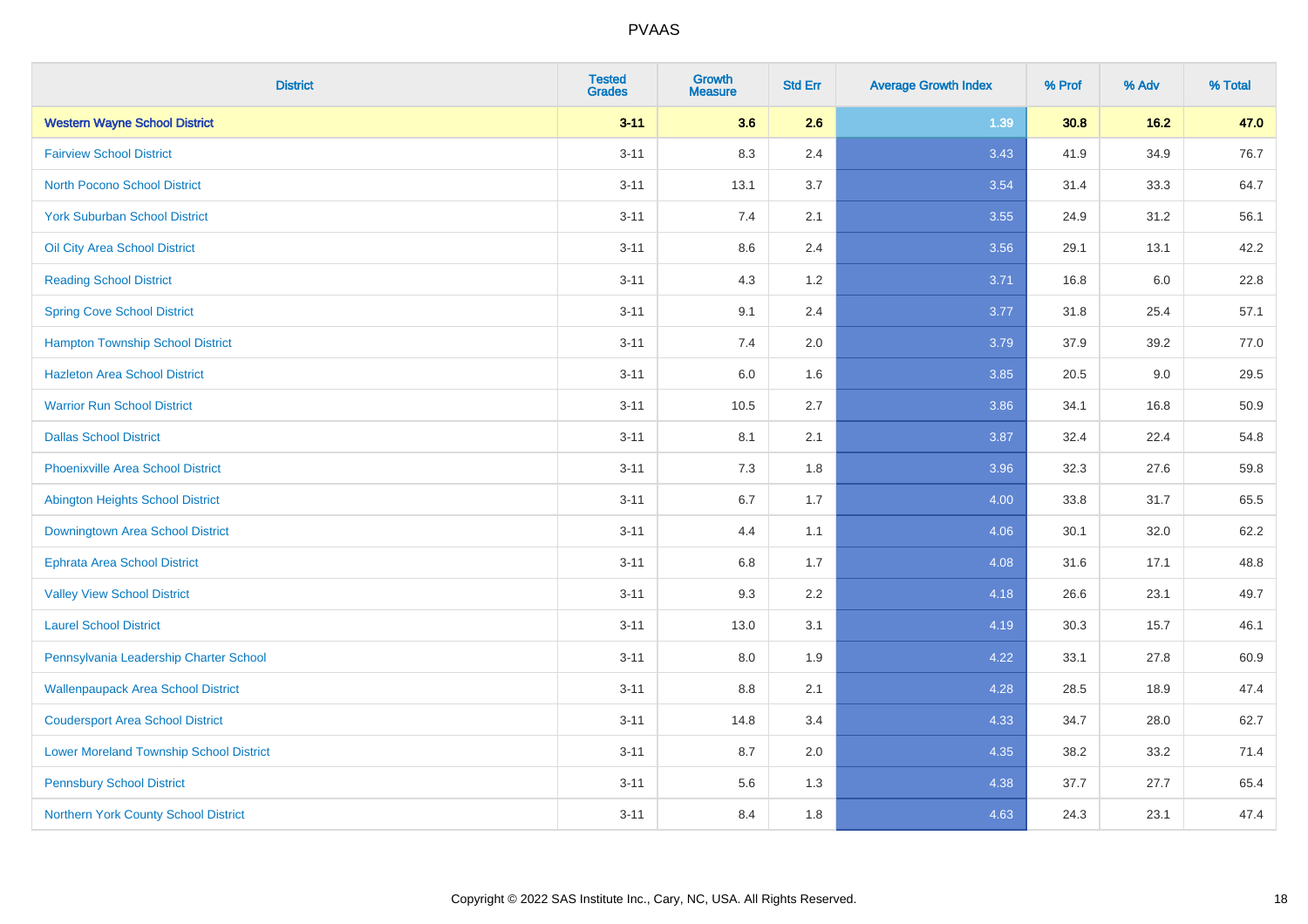| <b>District</b>                              | <b>Tested</b><br><b>Grades</b> | <b>Growth</b><br><b>Measure</b> | <b>Std Err</b> | <b>Average Growth Index</b> | % Prof | % Adv  | % Total |
|----------------------------------------------|--------------------------------|---------------------------------|----------------|-----------------------------|--------|--------|---------|
| <b>Western Wayne School District</b>         | $3 - 11$                       | 3.6                             | 2.6            | 1.39                        | 30.8   | $16.2$ | 47.0    |
| <b>Stroudsburg Area School District</b>      | $3 - 11$                       | 7.5                             | 1.6            | 4.70                        | 30.4   | 18.3   | 48.7    |
| <b>West Perry School District</b>            | $3 - 11$                       | 11.0                            | 2.3            | 4.76                        | 26.9   | 20.5   | 47.4    |
| <b>Lakeland School District</b>              | $3 - 11$                       | 13.3                            | 2.8            | 4.80                        | 22.2   | 21.2   | 43.4    |
| <b>Penn Manor School District</b>            | $3 - 11$                       | 7.1                             | 1.5            | 4.82                        | 26.7   | 20.5   | 47.2    |
| <b>Iroquois School District</b>              | $3 - 11$                       | 13.6                            | 2.8            | 4.83                        | 33.3   | 16.0   | 49.4    |
| <b>Lehighton Area School District</b>        | $3 - 11$                       | 11.4                            | 2.4            | 4.84                        | 30.5   | 24.9   | 55.3    |
| <b>Belle Vernon Area School District</b>     | $3 - 11$                       | 11.1                            | 2.3            | 4.88                        | 31.6   | 25.4   | 57.1    |
| <b>Quaker Valley School District</b>         | $3 - 11$                       | 12.2                            | 2.5            | 4.90                        | 39.5   | 26.4   | 65.9    |
| <b>Berlin Brothersvalley School District</b> | $3 - 11$                       | 19.6                            | 4.0            | 4.93                        | 28.3   | 41.3   | 69.6    |
| <b>West Branch Area School District</b>      | $3 - 11$                       | 17.0                            | 3.3            | 5.20                        | 47.1   | 19.1   | 66.2    |
| <b>Cornwall-Lebanon School District</b>      | $3 - 11$                       | 8.2                             | 1.6            | 5.24                        | 28.0   | 20.5   | 48.6    |
| Lake-Lehman School District                  | $3 - 11$                       | 14.9                            | 2.8            | 5.34                        | 25.8   | 22.5   | 48.3    |
| <b>Pine-Richland School District</b>         | $3 - 11$                       | 9.3                             | 1.7            | 5.56                        | 42.3   | 35.8   | 78.1    |
| <b>Pequea Valley School District</b>         | $3 - 11$                       | 18.0                            | 3.1            | 5.74                        | 29.2   | 37.5   | 66.7    |
| <b>Harbor Creek School District</b>          | $3 - 11$                       | 13.4                            | 2.3            | 5.80                        | 34.5   | 40.7   | 75.2    |
| <b>Punxsutawney Area School District</b>     | $3 - 11$                       | 15.8                            | 2.7            | 5.83                        | 18.6   | 29.0   | 47.6    |
| <b>Indiana Area School District</b>          | $3 - 11$                       | 12.0                            | 2.0            | 5.98                        | 30.0   | 30.4   | 60.3    |
| <b>Agora Cyber Charter School</b>            | $3 - 11$                       | 14.6                            | 2.4            | 6.03                        | 24.7   | 19.5   | 44.2    |
| <b>Franklin Regional School District</b>     | $3 - 11$                       | 11.3                            | 1.8            | 6.13                        | 30.0   | 35.0   | 65.0    |
| <b>Tuscarora School District</b>             | $3 - 11$                       | 13.4                            | 2.2            | 6.20                        | 37.1   | 26.3   | 63.4    |
| <b>Armstrong School District</b>             | $3 - 11$                       | 9.8                             | 1.6            | 6.22                        | 32.8   | 24.6   | 57.4    |
| <b>Cocalico School District</b>              | $3 - 11$                       | 12.3                            | 1.9            | 6.48                        | 28.2   | 32.3   | 60.5    |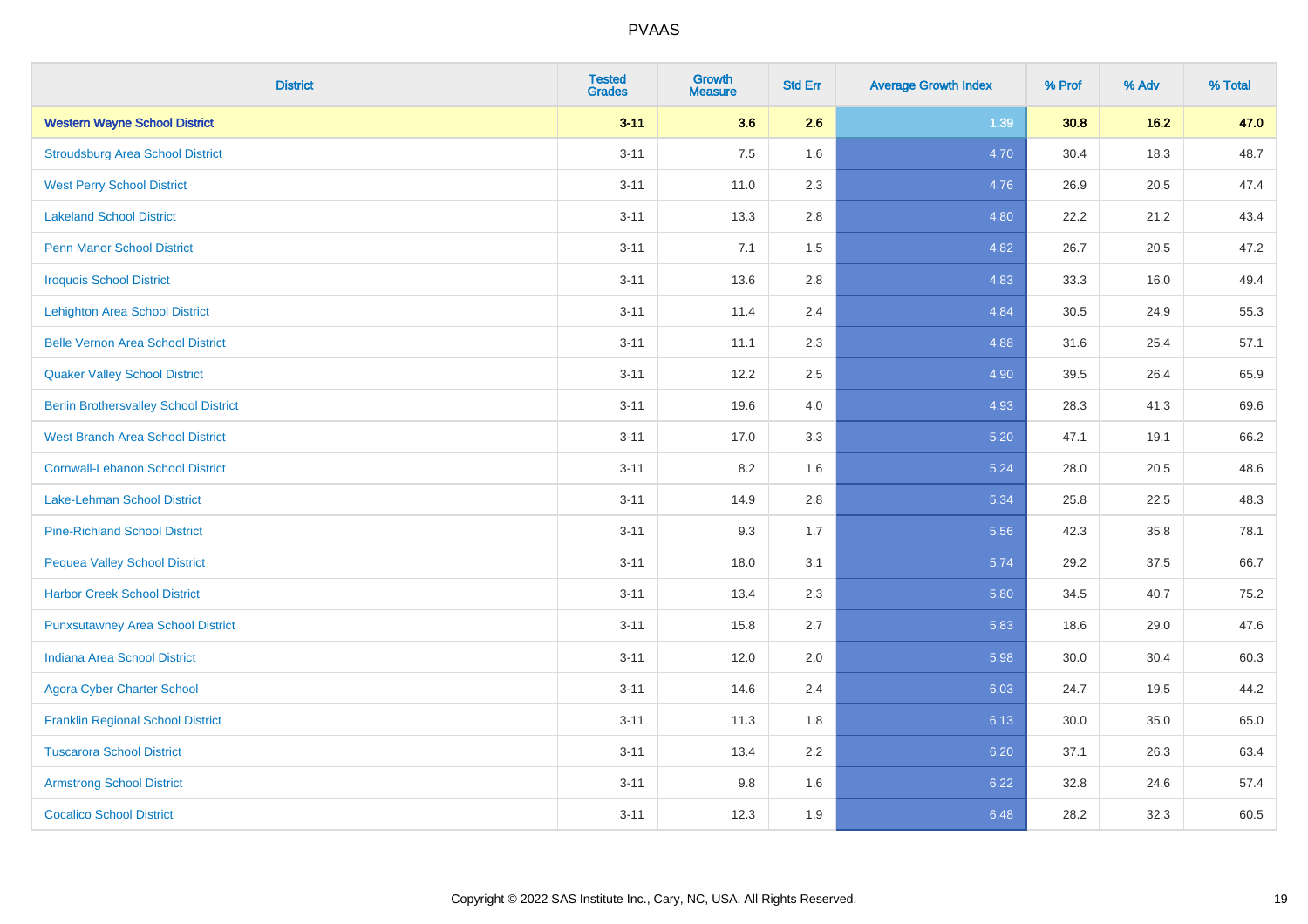| <b>District</b>                               | <b>Tested</b><br><b>Grades</b> | <b>Growth</b><br><b>Measure</b> | <b>Std Err</b> | <b>Average Growth Index</b> | % Prof | % Adv | % Total |
|-----------------------------------------------|--------------------------------|---------------------------------|----------------|-----------------------------|--------|-------|---------|
| <b>Western Wayne School District</b>          | $3 - 11$                       | 3.6                             | 2.6            | 1.39                        | 30.8   | 16.2  | 47.0    |
| <b>Manheim Central School District</b>        | $3 - 11$                       | 12.8                            | 2.0            | 6.52                        | 27.8   | 35.4  | 63.2    |
| <b>Neshaminy School District</b>              | $3 - 11$                       | 8.6                             | 1.3            | 6.56                        | 31.3   | 23.9  | 55.2    |
| <b>Millcreek Township School District</b>     | $3 - 11$                       | 9.1                             | 1.4            | 6.61                        | 34.5   | 30.1  | 64.6    |
| <b>Methacton School District</b>              | $3 - 11$                       | 11.0                            | 1.6            | 6.94                        | 36.0   | 33.6  | 69.6    |
| <b>Whitehall-Coplay School District</b>       | $3 - 11$                       | 11.8                            | 1.7            | 7.06                        | 32.3   | 21.7  | 54.0    |
| <b>Upper Merion Area School District</b>      | $3 - 11$                       | 14.0                            | 2.0            | 7.15                        | 34.4   | 32.6  | 67.0    |
| <b>Danville Area School District</b>          | $3 - 11$                       | 18.4                            | 2.6            | 7.19                        | 32.0   | 46.1  | 78.1    |
| <b>Mountain View School District</b>          | $3 - 11$                       | 24.2                            | 3.4            | 7.20                        | 45.8   | 37.3  | 83.0    |
| <b>East Penn School District</b>              | $3 - 11$                       | 8.9                             | 1.2            | 7.61                        | 32.8   | 26.4  | 59.2    |
| <b>Mifflin County School District</b>         | $3 - 11$                       | 12.3                            | 1.6            | 7.69                        | 35.1   | 15.1  | 50.3    |
| <b>Upper Saint Clair School District</b>      | $3 - 11$                       | 13.8                            | 1.8            | 7.86                        | 32.2   | 44.5  | 76.7    |
| <b>Peters Township School District</b>        | $3 - 11$                       | 14.1                            | 1.7            | 8.16                        | 35.2   | 41.6  | 76.8    |
| <b>Saucon Valley School District</b>          | $3 - 11$                       | 18.9                            | 2.2            | 8.48                        | 26.0   | 39.6  | 65.6    |
| <b>Southern York County School District</b>   | $3 - 11$                       | 15.5                            | 1.8            | 8.48                        | 37.6   | 29.2  | 66.8    |
| <b>Marple Newtown School District</b>         | $3 - 11$                       | 20.6                            | 2.3            | 8.95                        | 31.1   | 42.7  | 73.8    |
| Palmyra Area School District                  | $3 - 11$                       | 16.2                            | 1.8            | 9.02                        | 38.8   | 34.0  | 72.8    |
| <b>Unionville-Chadds Ford School District</b> | $3 - 11$                       | 15.8                            | 1.7            | 9.12                        | 31.2   | 48.0  | 79.2    |
| <b>Wayne Highlands School District</b>        | $3 - 11$                       | 22.5                            | 2.5            | 9.16                        | 33.8   | 40.4  | 74.2    |
| Fox Chapel Area School District               | $3 - 11$                       | 17.6                            | 1.9            | 9.47                        | 22.9   | 52.0  | 74.9    |
| <b>Delaware Valley School District</b>        | $3 - 11$                       | 15.7                            | 1.6            | 9.62                        | 36.7   | 32.1  | 68.8    |
| New Hope-Solebury School District             | $3 - 11$                       | 28.8                            | 2.9            | 9.77                        | 31.6   | 50.0  | 81.6    |
| <b>Hempfield School District</b>              | $3 - 11$                       | 13.4                            | 1.3            | 10.53                       | 29.9   | 36.8  | 66.7    |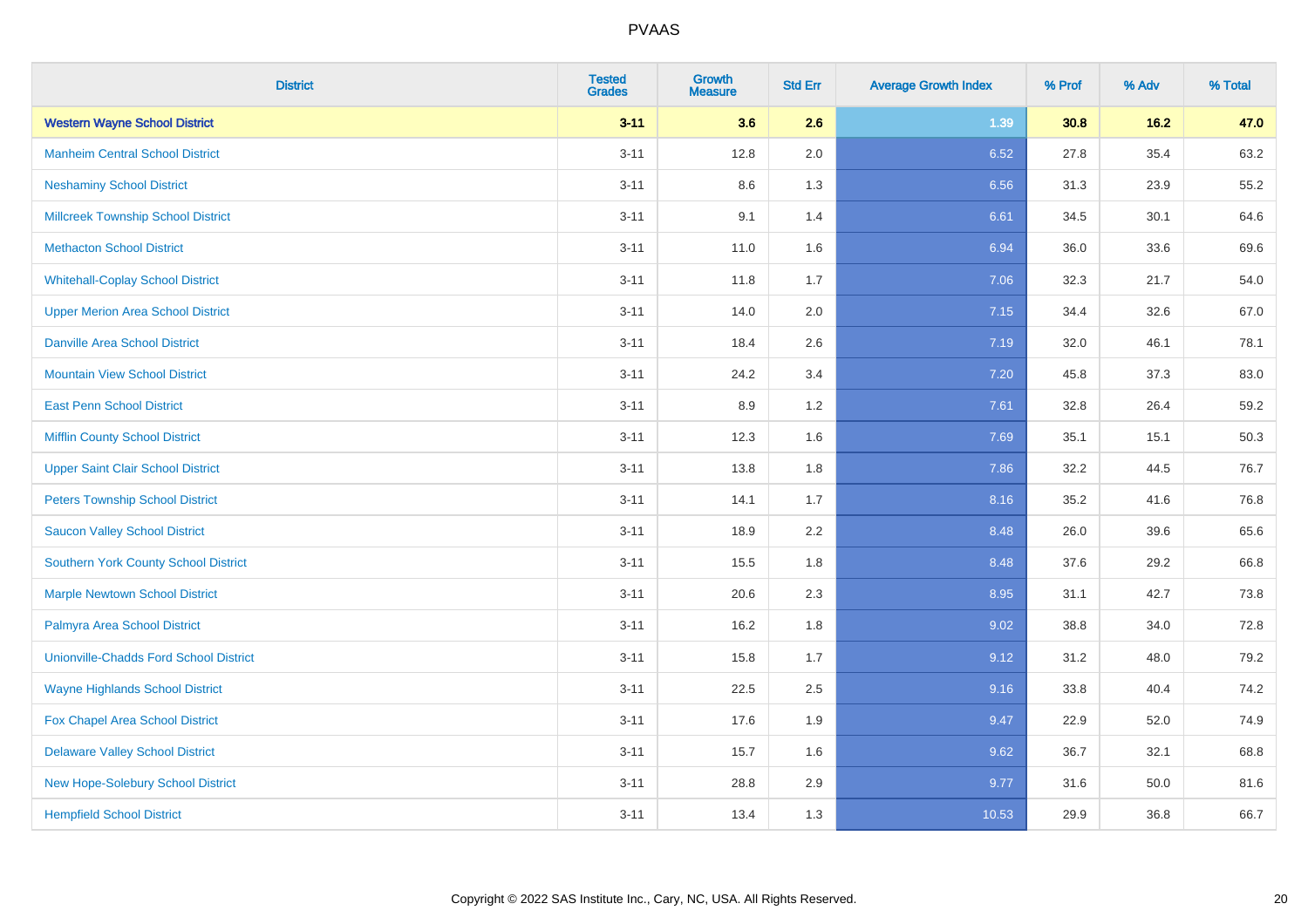| <b>District</b>                           | <b>Tested</b><br><b>Grades</b> | <b>Growth</b><br><b>Measure</b> | <b>Std Err</b> | <b>Average Growth Index</b> | % Prof | % Adv | % Total |
|-------------------------------------------|--------------------------------|---------------------------------|----------------|-----------------------------|--------|-------|---------|
| <b>Western Wayne School District</b>      | $3 - 11$                       | 3.6                             | 2.6            | 1.39                        | 30.8   | 16.2  | 47.0    |
| <b>Warwick School District</b>            | $3 - 11$                       | 21.7                            | 1.8            | 11.76                       | 27.7   | 36.3  | 64.0    |
| <b>Littlestown Area School District</b>   | $3 - 11$                       | 28.7                            | 2.4            | 11.83                       | 38.4   | 29.3  | 67.7    |
| <b>Council Rock School District</b>       | $3 - 11$                       | 13.5                            | 1.1            | 12.27                       | 32.0   | 35.4  | 67.4    |
| <b>Souderton Area School District</b>     | $3 - 11$                       | 18.5                            | 1.4            | 12.86                       | 39.2   | 31.2  | 70.4    |
| <b>Colonial School District</b>           | $3 - 11$                       | 22.1                            | 1.6            | 13.55                       | 27.2   | 43.5  | 70.6    |
| <b>Spring-Ford Area School District</b>   | $3 - 11$                       | 16.6                            | $1.2$          | 14.02                       | 30.4   | 45.3  | 75.7    |
| <b>Dallastown Area School District</b>    | $3 - 11$                       | 19.9                            | 1.4            | 14.14                       | 36.8   | 34.2  | 71.0    |
| <b>North Allegheny School District</b>    | $3 - 11$                       | 18.0                            | 1.3            | 14.25                       | 30.5   | 42.9  | 73.4    |
| <b>Lower Merion School District</b>       | $3 - 11$                       | 18.9                            | 1.2            | 15.42                       | 29.4   | 48.6  | 78.0    |
| <b>North Penn School District</b>         | $3 - 11$                       | 17.6                            | 1.0            | 17.53                       | 30.8   | 35.7  | 66.4    |
| <b>Central Bucks School District</b>      | $3 - 11$                       | 15.5                            | 0.9            | 17.94                       | 34.8   | 41.4  | 76.2    |
| <b>State College Area School District</b> | $3 - 11$                       | 24.5                            | 1.3            | 18.59                       | 31.9   | 46.9  | 78.8    |
| <b>Norristown Area School District</b>    | $3 - 12$                       | $-25.4$                         | 1.7            | $-15.35$                    | 10.6   | 1.8   | 12.4    |
| Philadelphia City School District         | $3 - 12$                       | $-7.8$                          | 0.6            | $-13.43$                    | 16.4   | 6.5   | 22.9    |
| <b>Allentown City School District</b>     | $3 - 12$                       | $-16.9$                         | 1.4            | $-12.37$                    | 5.9    | 0.4   | 6.3     |
| <b>York City School District</b>          | $3 - 12$                       | $-17.7$                         | 1.8            | $-10.05$                    | 3.2    | 0.7   | 3.9     |
| Ambridge Area School District             | $3 - 12$                       | $-19.4$                         | 2.5            | $-7.64$                     | 23.2   | 5.6   | 28.9    |
| <b>Lancaster School District</b>          | $3 - 12$                       | $-10.0$                         | 1.4            | $-7.22$                     | 9.0    | 3.9   | 12.8    |
| <b>Hempfield Area School District</b>     | $3 - 12$                       | $-10.2$                         | 1.6            | $-6.37$                     | 28.1   | 19.2  | 47.3    |
| <b>New Castle Area School District</b>    | $3 - 12$                       | $-13.6$                         | 2.3            | $-5.99$                     | 17.6   | 2.0   | 19.5    |
| <b>West Mifflin Area School District</b>  | $3 - 12$                       | $-11.9$                         | 2.5            | $-4.77$                     | 15.9   | 4.0   | 19.9    |
| <b>Interboro School District</b>          | $3-12$                         | $-8.4$                          | 2.0            | $-4.27$                     | 27.6   | 6.4   | 34.1    |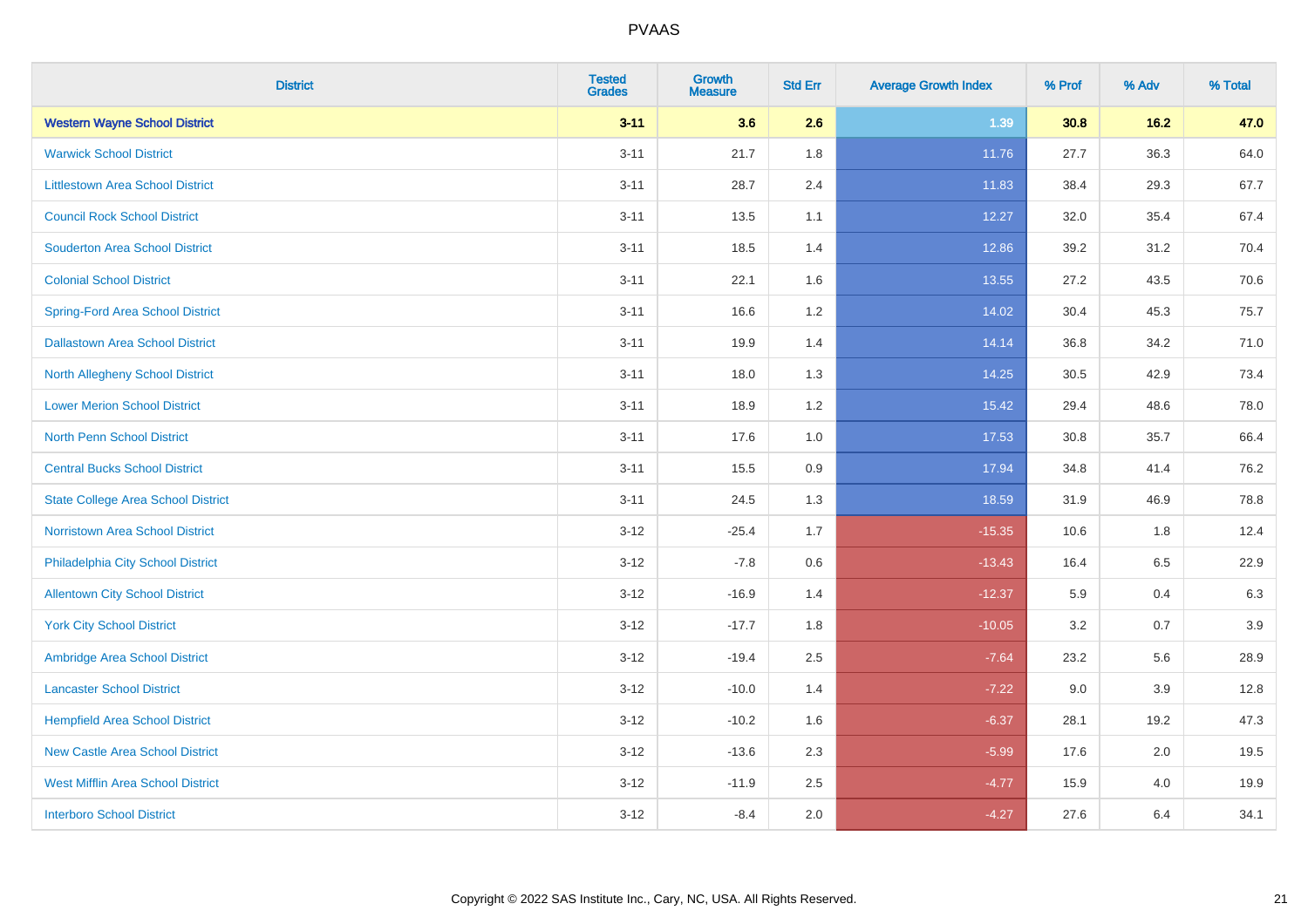| <b>District</b>                                        | <b>Tested</b><br><b>Grades</b> | <b>Growth</b><br><b>Measure</b> | <b>Std Err</b> | <b>Average Growth Index</b> | % Prof | % Adv   | % Total |
|--------------------------------------------------------|--------------------------------|---------------------------------|----------------|-----------------------------|--------|---------|---------|
| <b>Western Wayne School District</b>                   | $3 - 11$                       | 3.6                             | 2.6            | 1.39                        | 30.8   | 16.2    | 47.0    |
| <b>Panther Valley School District</b>                  | $3 - 12$                       | $-13.3$                         | 3.2            | $-4.10$                     | 31.5   | 4.1     | 35.6    |
| <b>Scranton School District</b>                        | $3 - 12$                       | $-10.1$                         | 2.5            | $-4.04$                     | 20.0   | 7.7     | 27.7    |
| <b>Tussey Mountain School District</b>                 | $3 - 12$                       | $-13.0$                         | 3.3            | $-3.93$                     | 11.1   | 3.2     | 14.3    |
| <b>Grove City Area School District</b>                 | $3 - 12$                       | $-8.8$                          | 2.3            | $-3.89$                     | 25.6   | 16.4    | 42.0    |
| <b>Old Forge School District</b>                       | $3 - 12$                       | $-11.3$                         | 3.1            | $-3.62$                     | 28.6   | 13.2    | 41.8    |
| <b>West York Area School District</b>                  | $3 - 12$                       | $-9.8$                          | 2.7            | $-3.57$                     | 21.9   | 10.9    | 32.8    |
| <b>Montoursville Area School District</b>              | $3 - 12$                       | $-8.4$                          | 2.6            | $-3.17$                     | 38.8   | 18.2    | 57.0    |
| <b>Erie City School District</b>                       | $3 - 12$                       | $-4.5$                          | 1.4            | $-3.09$                     | 13.4   | 6.7     | 20.1    |
| <b>Quakertown Community School District</b>            | $3-12$                         | $-4.3$                          | 1.5            | $-2.79$                     | 33.8   | 20.1    | 53.8    |
| <b>Clarion-Limestone Area School District</b>          | $3-12$                         | $-10.0$                         | 3.6            | $-2.76$                     | 28.3   | 20.0    | 48.3    |
| Selinsgrove Area School District                       | $3 - 12$                       | $-5.7$                          | 2.1            | $-2.74$                     | 25.4   | 13.9    | 39.2    |
| <b>Turkeyfoot Valley Area School District</b>          | $3 - 12$                       | $-15.4$                         | 5.8            | $-2.66$                     | 3.8    | $3.8\,$ | 7.6     |
| <b>Union City Area School District</b>                 | $3 - 12$                       | $-8.7$                          | 3.3            | $-2.59$                     | 29.7   | 10.9    | 40.6    |
| <b>Greater Nanticoke Area School District</b>          | $3 - 12$                       | $-6.8$                          | 2.6            | $-2.58$                     | 15.2   | 8.9     | 24.1    |
| Catasauqua Area School District                        | $3 - 12$                       | $-7.3$                          | 2.8            | $-2.58$                     | 27.1   | 11.2    | 38.3    |
| Pocono Mountain School District                        | $3 - 12$                       | $-4.3$                          | 1.8            | $-2.43$                     | 35.5   | 17.1    | 52.6    |
| <b>Pottsville Area School District</b>                 | $3 - 12$                       | $-4.9$                          | 2.1            | $-2.36$                     | 21.8   | 7.9     | 29.6    |
| <b>Bristol Borough School District</b>                 | $3-12$                         | $-5.9$                          | 2.9            | $-2.00$                     | 27.8   | 3.3     | 31.1    |
| <b>Lincoln Leadership Academy Charter School</b>       | $3 - 12$                       | $-7.4$                          | 3.7            | $-1.99$                     | 6.4    | 2.1     | 8.5     |
| <b>Chester Charter Scholars Academy Charter School</b> | $3 - 12$                       | $-6.2$                          | 3.3            | $-1.88$                     | 2.2    | 0.0     | 2.2     |
| <b>Twin Valley School District</b>                     | $3 - 12$                       | $-3.2$                          | 1.9            | $-1.68$                     | 38.8   | 19.8    | 58.6    |
| <b>Woodland Hills School District</b>                  | $3-12$                         | $-4.2$                          | 2.5            | $-1.66$                     | 10.1   | 1.4     | 11.5    |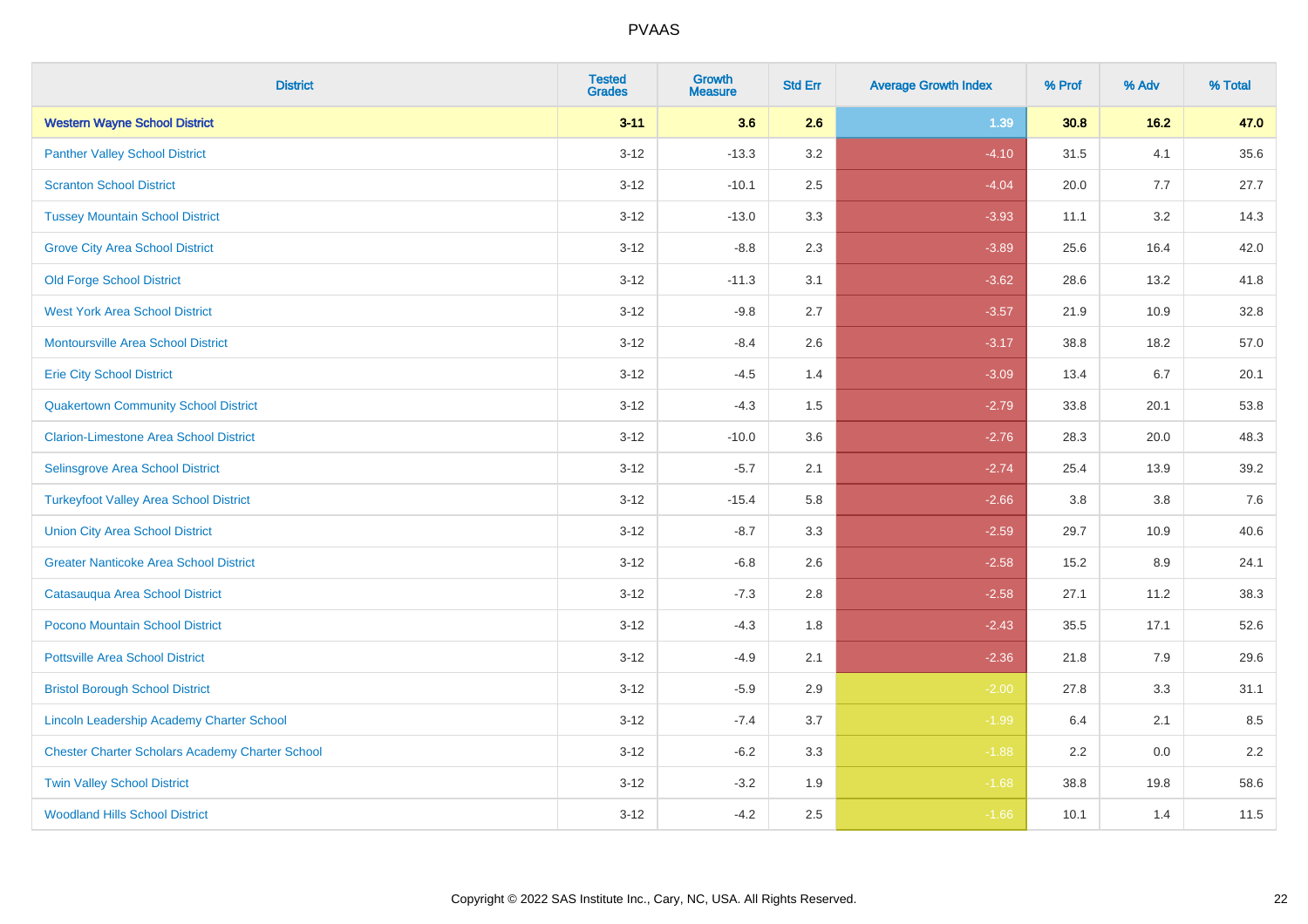| <b>District</b>                                 | <b>Tested</b><br><b>Grades</b> | <b>Growth</b><br><b>Measure</b> | <b>Std Err</b> | <b>Average Growth Index</b> | % Prof | % Adv  | % Total |
|-------------------------------------------------|--------------------------------|---------------------------------|----------------|-----------------------------|--------|--------|---------|
| <b>Western Wayne School District</b>            | $3 - 11$                       | 3.6                             | 2.6            | 1.39                        | 30.8   | $16.2$ | 47.0    |
| <b>Conemaugh Valley School District</b>         | $3 - 12$                       | $-6.3$                          | 4.1            | $-1.54$                     | 23.7   | 5.1    | 28.8    |
| <b>Keystone Education Center Charter School</b> | $3 - 12$                       | $-6.5$                          | 5.1            | $-1.28$                     | 0.0    | 0.0    | 0.0     |
| <b>Millville Area School District</b>           | $3 - 12$                       | $-5.6$                          | 4.4            | $-1.26$                     | 31.4   | 11.4   | 42.9    |
| <b>Cameron County School District</b>           | $3 - 12$                       | $-5.0$                          | 4.4            | $-1.12$                     | 34.9   | 4.8    | 39.7    |
| <b>Wyomissing Area School District</b>          | $3 - 12$                       | $-2.4$                          | 2.6            | $-0.92$                     | 25.6   | 28.1   | 53.7    |
| <b>Conneaut School District</b>                 | $3 - 12$                       | $-2.3$                          | 2.6            | $-0.91$                     | 27.4   | 9.7    | 37.1    |
| <b>Bradford Area School District</b>            | $3 - 12$                       | $-1.8$                          | 2.3            | $-0.79$                     | 31.2   | 16.7   | 47.9    |
| <b>Roberto Clemente Charter School</b>          | $3 - 12$                       | $-3.3$                          | 4.1            | $-0.79$                     | 22.7   | 4.6    | 27.3    |
| <b>Bangor Area School District</b>              | $3 - 12$                       | $-1.2$                          | 2.0            | $-0.60$                     | 25.8   | 12.7   | 38.5    |
| Penns Manor Area School District                | $3-12$                         | $-1.9$                          | 3.5            | $-0.55$                     | 24.2   | 3.8    | 28.0    |
| <b>Forest City Regional School District</b>     | $3 - 12$                       | $-1.2$                          | 3.6            | $-0.33$                     | 26.5   | 8.2    | 34.7    |
| <b>Columbia Borough School District</b>         | $3 - 12$                       | $-1.1$                          | 3.6            | $-0.31$                     | 17.2   | 1.7    | 19.0    |
| <b>Cranberry Area School District</b>           | $3-12$                         | $-0.9$                          | 3.1            | $-0.29$                     | 25.5   | 9.7    | 35.2    |
| Altoona Area School District                    | $3 - 12$                       | 0.1                             | 1.5            | 0.07                        | 29.0   | 13.8   | 42.8    |
| <b>Central Columbia School District</b>         | $3 - 12$                       | 0.3                             | 2.3            | 0.12                        | 25.4   | 37.6   | 63.0    |
| <b>Tulpehocken Area School District</b>         | $3 - 12$                       | 1.0                             | 4.9            | 0.20                        | 11.5   | 23.1   | 34.6    |
| <b>Ridley School District</b>                   | $3 - 12$                       | 0.3                             | 1.6            | 0.21                        | 32.0   | 10.7   | 42.6    |
| <b>Wilson School District</b>                   | $3 - 12$                       | $0.5\,$                         | 1.5            | 0.32                        | 30.4   | 25.5   | 55.9    |
| <b>Avella Area School District</b>              | $3 - 12$                       | 1.6                             | 4.7            | 0.34                        | 34.8   | 7.2    | 42.0    |
| <b>Annville-Cleona School District</b>          | $3 - 12$                       | 1.1                             | 2.4            | 0.45                        | 34.8   | 13.6   | 48.5    |
| Daniel Boone Area School District               | $3 - 12$                       | $0.9\,$                         | 1.9            | 0.46                        | 28.9   | 22.0   | 51.0    |
| <b>Union School District</b>                    | $3-12$                         | 2.5                             | 3.7            | 0.69                        | 17.9   | 10.4   | 28.4    |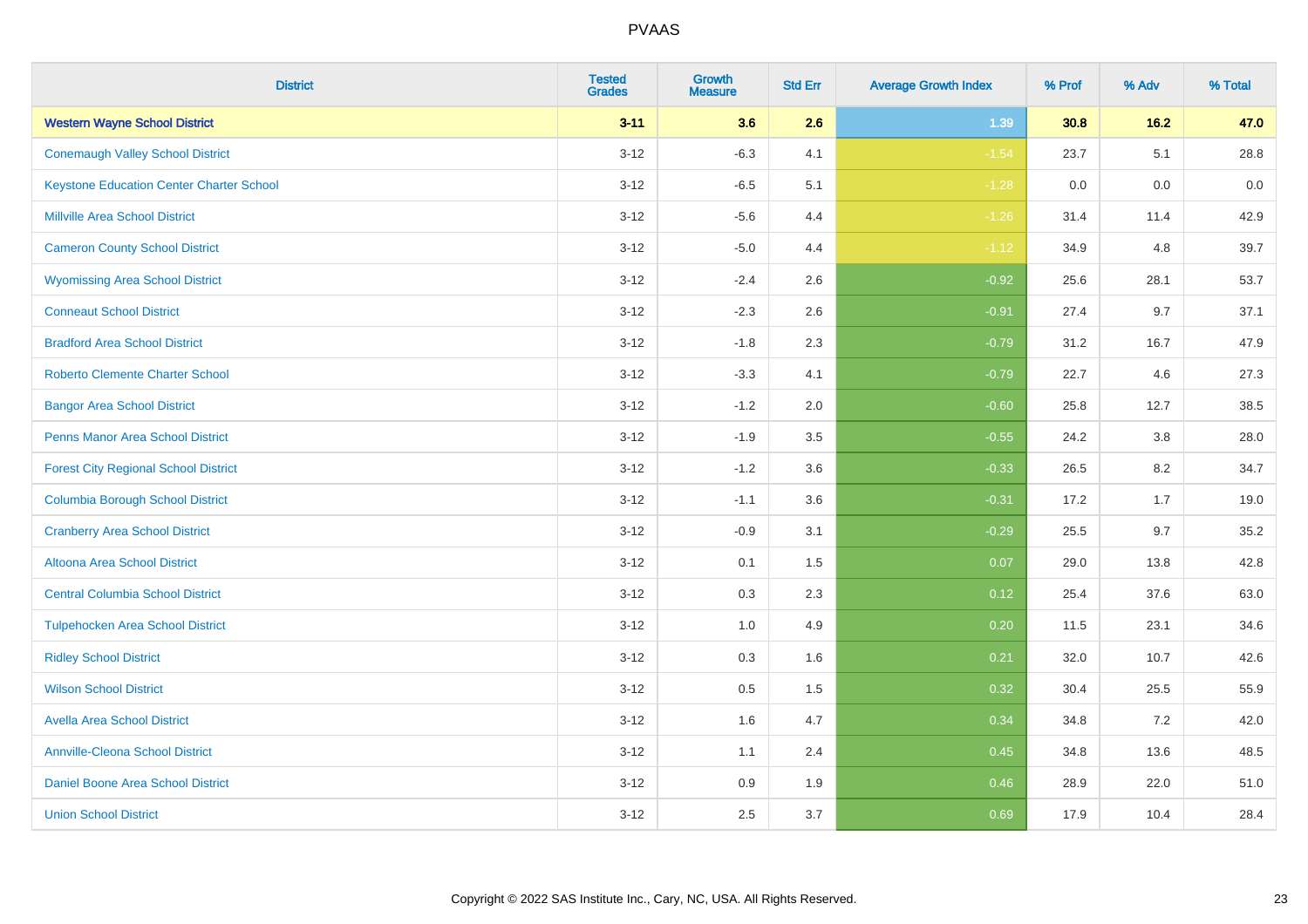| <b>District</b>                                 | <b>Tested</b><br><b>Grades</b> | <b>Growth</b><br><b>Measure</b> | <b>Std Err</b> | <b>Average Growth Index</b> | % Prof | % Adv   | % Total |
|-------------------------------------------------|--------------------------------|---------------------------------|----------------|-----------------------------|--------|---------|---------|
| <b>Western Wayne School District</b>            | $3 - 11$                       | 3.6                             | 2.6            | 1.39                        | 30.8   | $16.2$  | 47.0    |
| <b>North Clarion County School District</b>     | $3-12$                         | 3.4                             | 4.1            | 0.83                        | 45.0   | 18.8    | 63.8    |
| <b>Pottstown School District</b>                | $3 - 12$                       | 2.0                             | 2.2            | 0.88                        | 19.4   | 6.2     | 25.6    |
| <b>Eastern Lancaster County School District</b> | $3 - 12$                       | 2.9                             | 3.2            | 0.91                        | 35.2   | 36.4    | 71.6    |
| <b>Brownsville Area School District</b>         | $3-12$                         | 3.9                             | 3.8            | 1.04                        | 22.0   | 8.5     | 30.5    |
| People For People Charter School                | $3 - 12$                       | 6.4                             | 5.6            | 1.15                        | 2.4    | $0.0\,$ | 2.4     |
| <b>Newport School District</b>                  | $3 - 12$                       | 3.8                             | 3.3            | 1.17                        | 38.8   | 10.4    | 49.2    |
| <b>Upper Dublin School District</b>             | $3 - 12$                       | 2.1                             | 1.8            | 1.19                        | 34.7   | 30.0    | 64.7    |
| <b>Purchase Line School District</b>            | $3-12$                         | 4.3                             | 3.3            | 1.30                        | 32.3   | $9.0\,$ | 41.4    |
| <b>Chestnut Ridge School District</b>           | $3 - 12$                       | 4.0                             | 2.9            | 1.38                        | 33.2   | 11.0    | 44.2    |
| <b>Conemaugh Township Area School District</b>  | $3 - 12$                       | 4.8                             | 3.5            | 1.39                        | 30.9   | 27.8    | 58.8    |
| Susquehanna Township School District            | $3 - 12$                       | 3.9                             | 2.7            | 1.45                        | 19.0   | 13.1    | 32.0    |
| <b>Northern Potter School District</b>          | $3-12$                         | 6.8                             | 4.6            | 1.48                        | 30.6   | 11.1    | 41.7    |
| <b>South Western School District</b>            | $3-12$                         | 2.5                             | 1.7            | 1.48                        | 36.2   | 19.7    | 55.9    |
| <b>Smethport Area School District</b>           | $3-12$                         | 5.8                             | 3.8            | 1.52                        | 24.6   | 20.0    | 44.6    |
| <b>Waynesboro Area School District</b>          | $3 - 12$                       | 3.0                             | 1.8            | 1.67                        | 26.0   | 23.5    | 49.5    |
| <b>West Shore School District</b>               | $3 - 12$                       | 2.2                             | 1.3            | 1.68                        | 31.8   | 15.2    | 47.1    |
| <b>Wyalusing Area School District</b>           | $3-12$                         | 5.7                             | 3.2            | 1.78                        | 38.6   | 12.9    | 51.4    |
| <b>Oswayo Valley School District</b>            | $3-12$                         | 9.9                             | 5.1            | 1.93                        | 26.5   | 44.1    | 70.6    |
| Pennsylvania Distance Learning Charter School   | $3 - 12$                       | 6.8                             | 3.4            | 1.99                        | 19.8   | 6.2     | 25.9    |
| <b>Mckeesport Area School District</b>          | $3 - 12$                       | 4.6                             | 2.2            | 2.14                        | 21.1   | 4.4     | 25.5    |
| Northern Lehigh School District                 | $3 - 12$                       | 6.1                             | 2.5            | 2.42                        | 21.4   | 18.0    | 39.3    |
| Northern Tioga School District                  | $3 - 12$                       | 6.8                             | 2.6            | 2.64                        | 25.0   | 16.9    | 41.9    |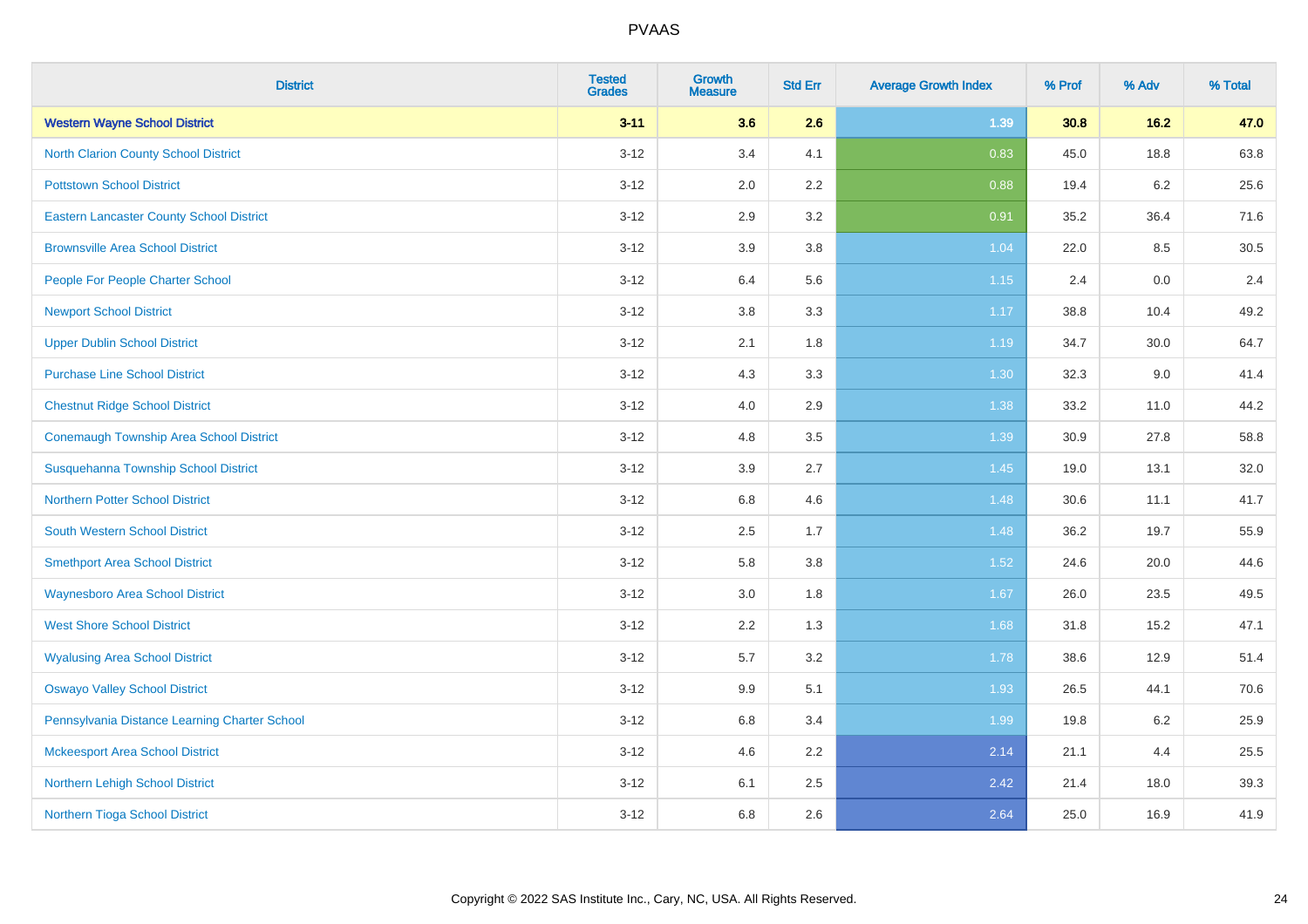| <b>District</b>                           | <b>Tested</b><br><b>Grades</b> | <b>Growth</b><br><b>Measure</b> | <b>Std Err</b> | <b>Average Growth Index</b> | % Prof | % Adv   | % Total |
|-------------------------------------------|--------------------------------|---------------------------------|----------------|-----------------------------|--------|---------|---------|
| <b>Western Wayne School District</b>      | $3 - 11$                       | 3.6                             | 2.6            | 1.39                        | 30.8   | 16.2    | 47.0    |
| <b>Tamaqua Area School District</b>       | $3 - 12$                       | 6.5                             | 2.4            | 2.72                        | 34.3   | 17.5    | 51.8    |
| <b>Donegal School District</b>            | $3 - 12$                       | 5.9                             | 2.2            | 2.72                        | 34.1   | 23.1    | 57.2    |
| <b>Apollo-Ridge School District</b>       | $3 - 12$                       | 9.5                             | 3.0            | 3.23                        | 34.0   | 9.4     | 43.4    |
| <b>Kutztown Area School District</b>      | $3 - 12$                       | 9.3                             | 2.8            | 3.34                        | 38.5   | 14.6    | 53.2    |
| <b>William Penn School District</b>       | $3 - 12$                       | 7.0                             | 1.9            | 3.61                        | 14.0   | $7.2\,$ | 21.3    |
| <b>Dover Area School District</b>         | $3 - 12$                       | 7.1                             | 1.9            | 3.78                        | 33.0   | 18.7    | 51.7    |
| <b>Juniata County School District</b>     | $3 - 12$                       | 7.7                             | 2.0            | 3.81                        | 22.9   | 18.9    | 41.8    |
| <b>Radnor Township School District</b>    | $3 - 12$                       | 7.5                             | 1.9            | 4.03                        | 33.0   | 38.3    | 71.3    |
| <b>Elizabethtown Area School District</b> | $3-12$                         | 7.1                             | 1.7            | 4.19                        | 36.4   | 27.6    | 64.0    |
| <b>West Allegheny School District</b>     | $3-12$                         | 8.6                             | 2.0            | 4.34                        | 37.3   | 27.2    | 64.5    |
| <b>Conewago Valley School District</b>    | $3 - 12$                       | 7.6                             | 1.7            | 4.46                        | 41.3   | 19.4    | 60.6    |
| <b>Easton Area School District</b>        | $3 - 12$                       | 6.3                             | 1.3            | 4.91                        | 24.1   | 13.0    | 37.1    |
| Pen Argyl Area School District            | $3 - 12$                       | 12.8                            | 2.5            | 5.10                        | 28.5   | 23.8    | 52.3    |
| Penns Valley Area School District         | $3 - 12$                       | 14.1                            | 2.6            | 5.33                        | 29.6   | 23.3    | 52.9    |
| <b>Hermitage School District</b>          | $3 - 12$                       | 14.0                            | 2.5            | 5.59                        | 34.0   | 27.0    | 61.0    |
| Lampeter-Strasburg School District        | $3 - 12$                       | 11.0                            | 1.9            | 5.69                        | 35.4   | 32.3    | 67.7    |
| <b>Camp Hill School District</b>          | $3 - 12$                       | 20.7                            | 2.9            | 7.00                        | 32.3   | 41.4    | 73.7    |
| <b>Manheim Township School District</b>   | $3 - 12$                       | 10.9                            | 1.5            | 7.51                        | 30.9   | 31.0    | 61.9    |
| <b>Upper Darby School District</b>        | $3 - 12$                       | 11.2                            | 1.4            | 8.28                        | 23.8   | 11.8    | 35.6    |
| <b>Central York School District</b>       | $3 - 12$                       | 12.9                            | 1.5            | 8.64                        | 31.4   | 24.1    | 55.5    |
| <b>Loyalsock Township School District</b> | $3 - 12$                       | 26.7                            | 2.7            | 9.92                        | 36.8   | 35.1    | 71.9    |
| <b>Tyrone Area School District</b>        | $3-12$                         | 29.2                            | 2.3            | 12.86                       | 36.6   | 29.1    | 65.7    |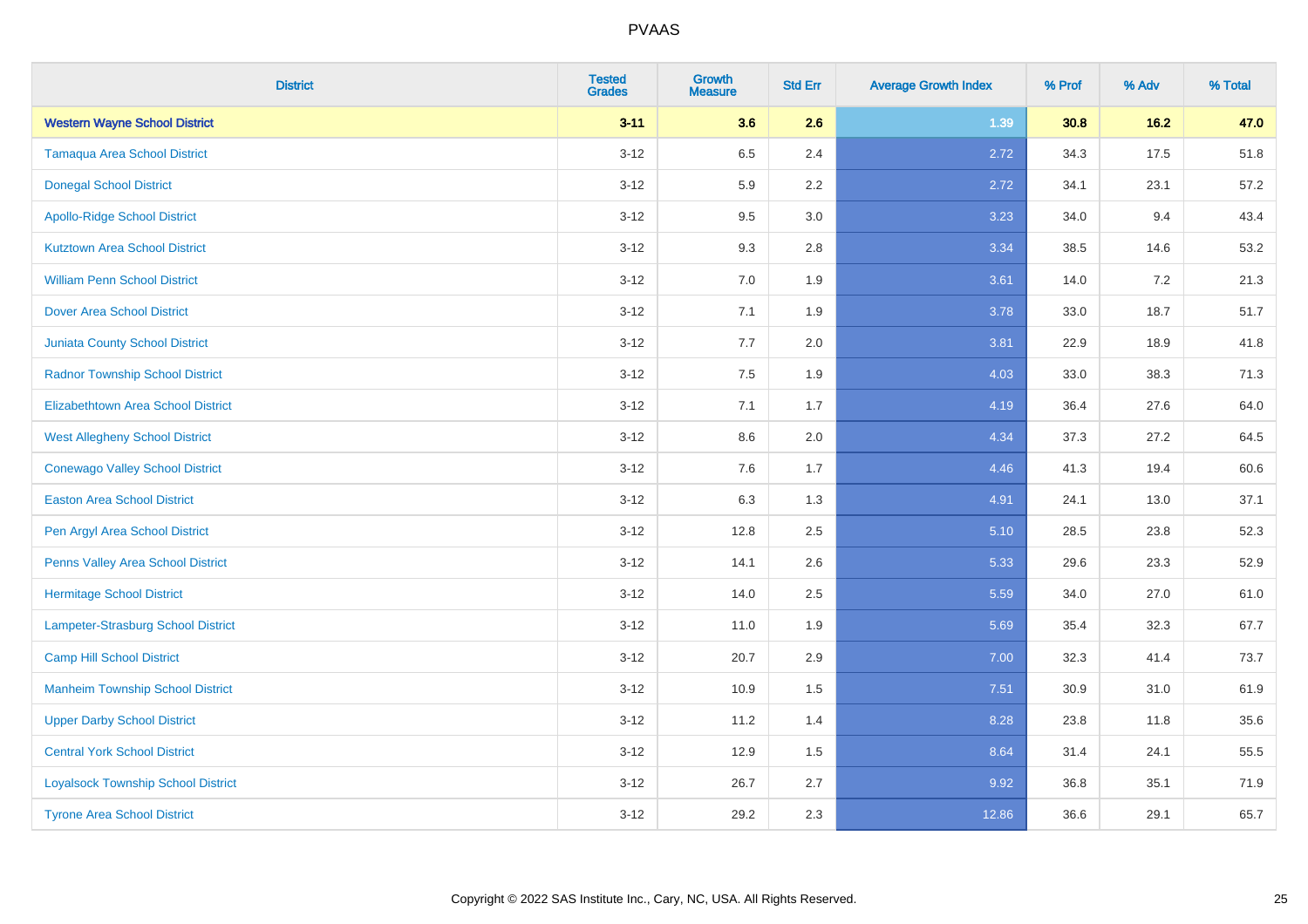| <b>District</b>                                                       | <b>Tested</b><br><b>Grades</b> | <b>Growth</b><br><b>Measure</b> | <b>Std Err</b> | <b>Average Growth Index</b> | % Prof | % Adv | % Total |
|-----------------------------------------------------------------------|--------------------------------|---------------------------------|----------------|-----------------------------|--------|-------|---------|
| <b>Western Wayne School District</b>                                  | $3 - 11$                       | 3.6                             | 2.6            | 1.39                        | 30.8   | 16.2  | 47.0    |
| <b>Cumberland Valley School District</b>                              | $3 - 12$                       | 18.6                            | 1.2            | 15.79                       | 31.3   | 39.2  | 70.5    |
| <b>Environmental Charter School At Frick Park</b>                     | $3-9$                          | $-6.2$                          | 3.7            | $-1.67$                     | 25.9   | 3.4   | 29.3    |
| Esperanza Academy Charter School                                      | $4 - 11$                       | 2.1                             | 2.1            | 1.01                        | 14.2   | 3.6   | 17.8    |
| <b>Mastery Charter School - Pickett Campus</b>                        | $6 - 10$                       | 2.7                             | 4.2            | 0.65                        | 20.6   | 0.0   | 20.6    |
| <b>Innovative Arts Academy Charter School</b>                         | $6 - 11$                       | $-7.2$                          | 2.5            | $-2.83$                     | 2.0    | 0.0   | 2.0     |
| La Academia Partnership Charter School                                | $6 - 11$                       | $-15.5$                         | 5.7            | $-2.70$                     | 2.3    | 0.0   | 2.3     |
| Perseus House Charter School Of Excellence                            | $6 - 11$                       | $-6.4$                          | 2.6            | $-2.50$                     | 0.9    | 0.0   | 0.9     |
| Urban Pathways 6-12 Charter School                                    | $6 - 11$                       | $-4.1$                          | 5.7            | $-0.72$                     | 0.0    | 0.0   | $0.0\,$ |
| <b>Evergreen Community Charter School</b>                             | $6 - 11$                       | $-1.1$                          | 4.7            | $-0.23$                     | 34.6   | 26.9  | 61.5    |
| Boys Latin Of Philadelphia Charter School                             | $6 - 12$                       | $-8.0$                          | 2.7            | $-3.02$                     | 1.4    | 0.0   | 1.4     |
| Center For Student Learning Charter School At Pennsbury               | $6 - 12$                       | $-3.3$                          | 6.0            | $-0.55$                     | 23.1   | 0.0   | 23.1    |
| Dr Robert Ketterer Charter School Inc                                 | $6 - 12$                       | 7.1                             | 4.3            | 1.66                        | 7.3    | 1.7   | 9.0     |
| 21st Century Cyber Charter School                                     | $6 - 12$                       | 6.6                             | 2.1            | 3.16                        | 29.0   | 21.8  | 50.8    |
| <b>Mastery Charter School - Gratz Campus</b>                          | $7 - 10$                       | $-9.5$                          | 4.6            | $-2.09$                     | 0.0    | 3.4   | 3.4     |
| Mastery Charter School - Shoemaker Campus                             | $7 - 10$                       | $-2.3$                          | 2.8            | $-0.81$                     | 10.1   | 3.7   | 13.8    |
| <b>Lincoln Park Performing Arts Charter School</b>                    | $7 - 11$                       | $-14.9$                         | 2.7            | $-5.45$                     | 39.3   | 8.9   | 48.2    |
| <b>Achievement House Charter School</b>                               | $7 - 11$                       | $-8.2$                          | 3.6            | $-2.28$                     | 16.7   | 2.8   | 19.4    |
| <b>Mastery Charter High School-Lenfest Campus</b>                     | $7 - 11$                       | $-1.8$                          | 5.8            | $-0.30$                     | 26.3   | 0.0   | 26.3    |
| <b>West Side CTC</b>                                                  | $9 - 10$                       | $-32.0$                         | 3.9            | $-8.16$                     | 5.9    | 0.0   | 5.9     |
| Lehigh Valley Charter High School For The Arts                        | $9 - 10$                       | $-11.8$                         | 2.5            | $-4.76$                     | 28.9   | 5.7   | 34.6    |
| <b>Columbia-Montour AVTS</b>                                          | $9 - 10$                       | $-7.1$                          | 2.8            | $-2.52$                     | 19.5   | 3.2   | 22.7    |
| Preparatory Charter School Of Mathematics, Science, Tech, And Careers | $9 - 10$                       | $-5.1$                          | 2.5            | $-2.03$                     | 6.3    | 1.4   | 7.7     |